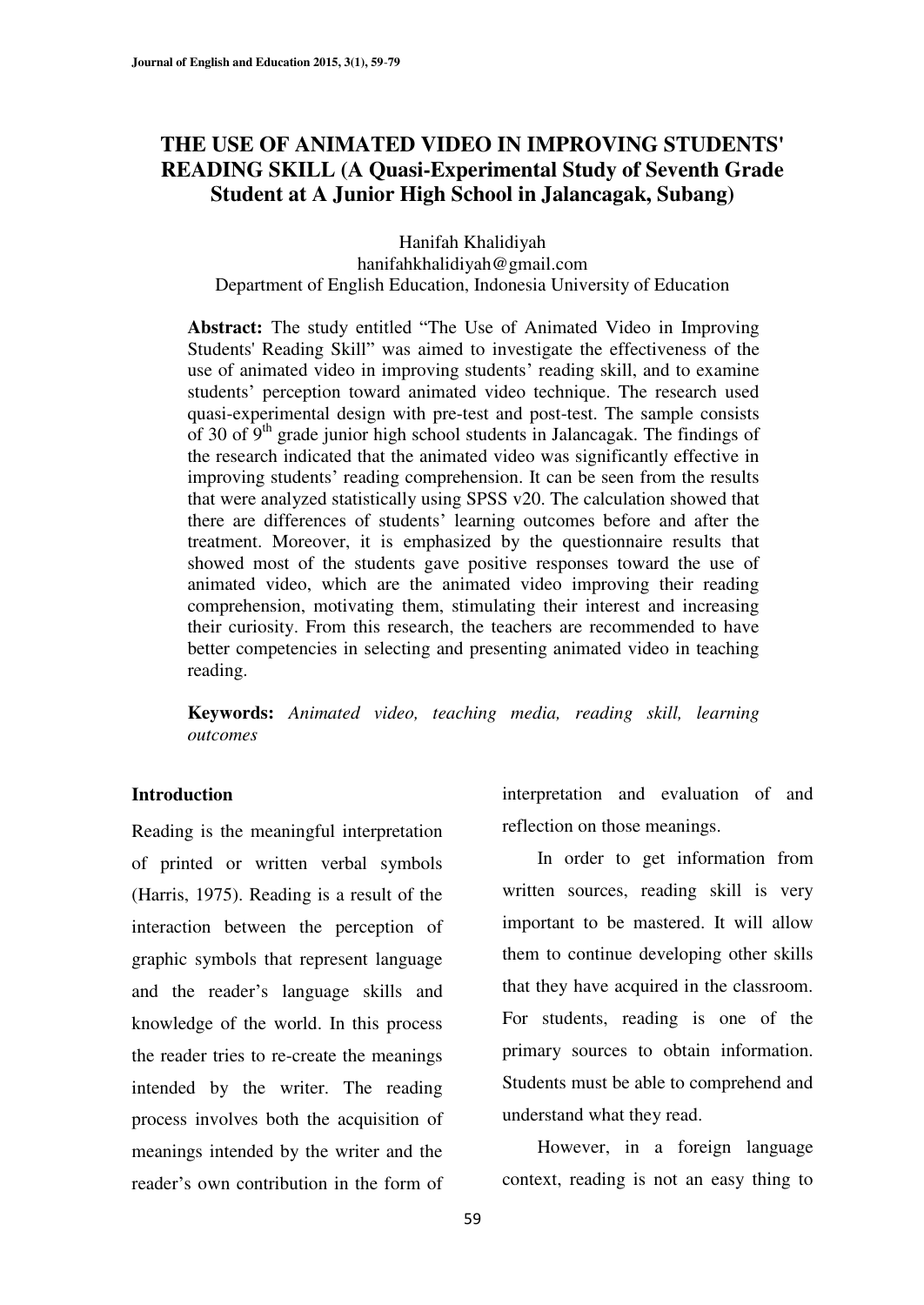do. Many students have difficulties in reading, for example when the students need to read a text, not all of them are able to find the correct information based on the text they have read. Brashdi  $(2006)$  stated that one of the students' problems in reading English is the lack of vocabulary. Otto and Chester (1976, p. 6) also explained that reading is a complex act, it involves a number of processes before the readers get the information that they need. When the students cannot comprehend a text well because they find some unfamiliar words, teachers need to create some activities to optimize the students' ability in understanding information from a text and to enrich students' vocabulary.

In Indonesia, English language learning has been introduced to children since elementary school but there is a presumption among Indonesian students that learning English is difficult, challenging and time-consuming. The limitation of facilities owned by the school is also one of the inhibiting factors on students' English language learning in school. Therefore, the information and knowledge presented by the teacher are often unacceptable or cannot be understood by learners.

There are many possible reasons why students think that reading English text is difficult to learn. First, according to Nurkamto (2000), cited by Juhaendi (2013), most schools in Indonesia, especially junior high schools use a method which makes students passive learners. Second, the use of teaching media to deliver the material to the student has not been too effective. Some of them are still confused in finding the appropriate teaching method and media to be applied in the classroom.

During this time, the media that is often used in the learning process is just a tool or media that has been available in the school such as a map, atlas or globe. As a result, the media is less effective or even not suitable with the subject matter, the teacher has to say. This condition causes the English learning process becomes boring, so the students are not motivated to learn and as a result the learning outcomes in English lessons were not as expected beforehand. Whereas according to the development of science and technology, learning can be implemented by utilizing the technological advances either through a computer or internet media. Moreover, the computer and the internet as audiovisual tool has advantages over other media, as stated in Sadiman, et al., (2008, p. 9) that the use of audio visual aids such as animated video functions as a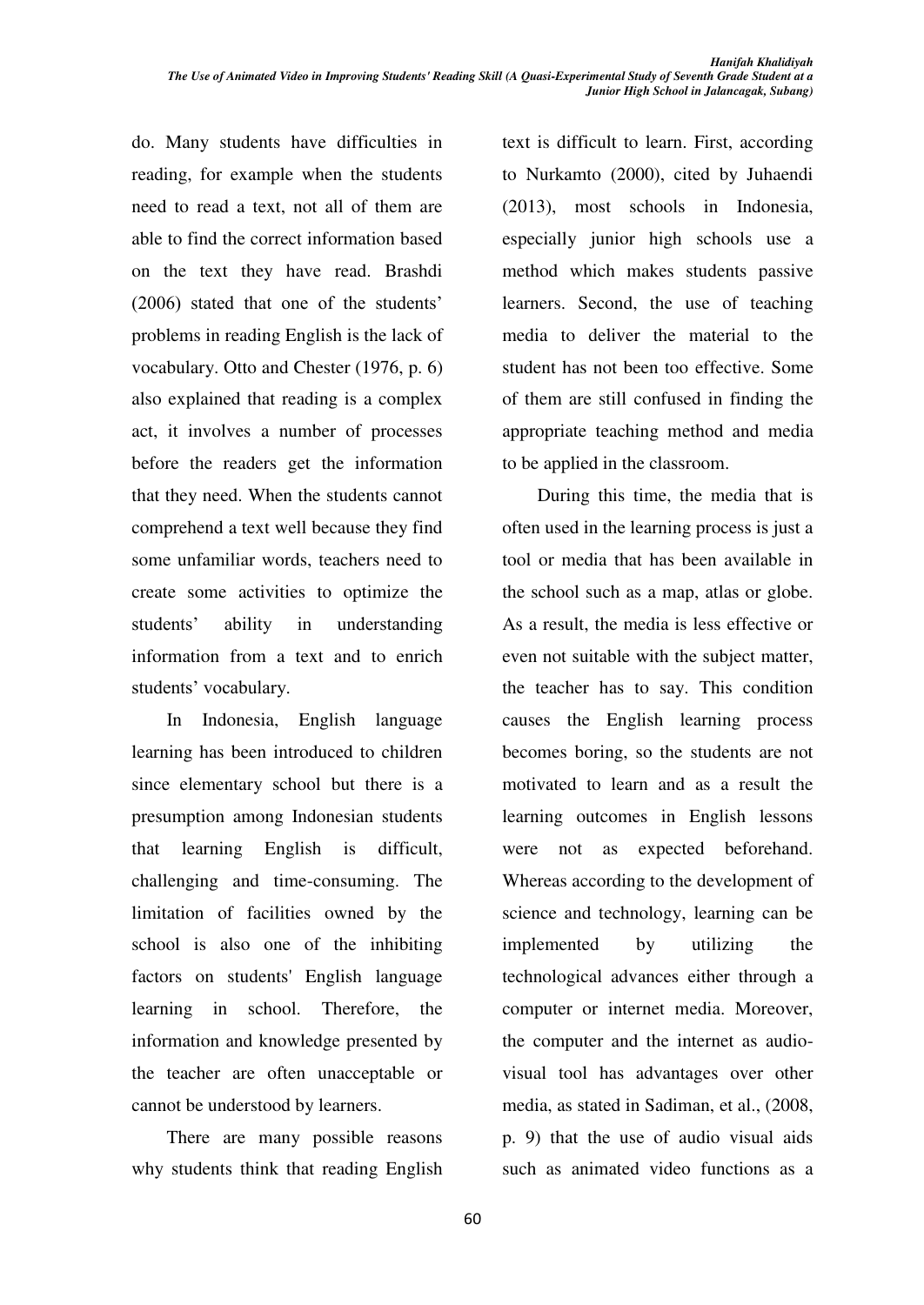medium conveys the message or the information in the study. The use of animated video is expected to improve students' motivation to read, understand the concept and then improve their learning outcomes.

Animation is defined as the pictures that appear and can move. An animated film is one in which puppets or drawings appear to move. Harrison and Hummell (2010, p. 20) define it as a quick display of a sequence of static images that create the illusion of motion. Meanwhile, Brown, Lewis and Harcleroad (1977, p. 232) termed it as a collection of films prepared through the pictures that produce the illusion of movement when projected.

There were some researchers investigating the use of media in teaching English. D'Alton (1998) has conducted a research titled *Teaching with Video*. Berk (2009) published an article titled Multimedia teaching with video clips: TV, movies, YouTube, and mtvU in the college classroom. In Indonesia, similar study has been researcher by Nurmayasari (2011). The research presents the report on the use of audio visual aid in teaching speaking. Those previous researches only focused on increasing other language skills, which are speaking and listening. Regarding to

the reason above, this study is aimed to fill the gap by analyzing the effect of animated video in teaching reading.

Based on this background, the purpose of this research is to find out the effectiveness of using animated video as a media in teaching English to students' learning outcomes.

Two research questions are formulated as follows:

- 1. Does animated video increase the students' learning outcomes in reading skill?
- 2. What are the students' responses to the use of animated video as the instructional media in reading skill?

## **Literature Review**

## x **Reading Skill**

 According to Harris (1981) no one fully understands the extremely complex process we call reading. Systematic study of the reading process began in the 1880s and was a major focus of experimental psychology until the early 1900s when the influence of behaviorism lured experimental psychologist away from investigating mental processes.

Gibson and Levin (in Harris, 1981) were of the opinion that since there is no single reading process, a single model of reading is not viable. Rather than offer a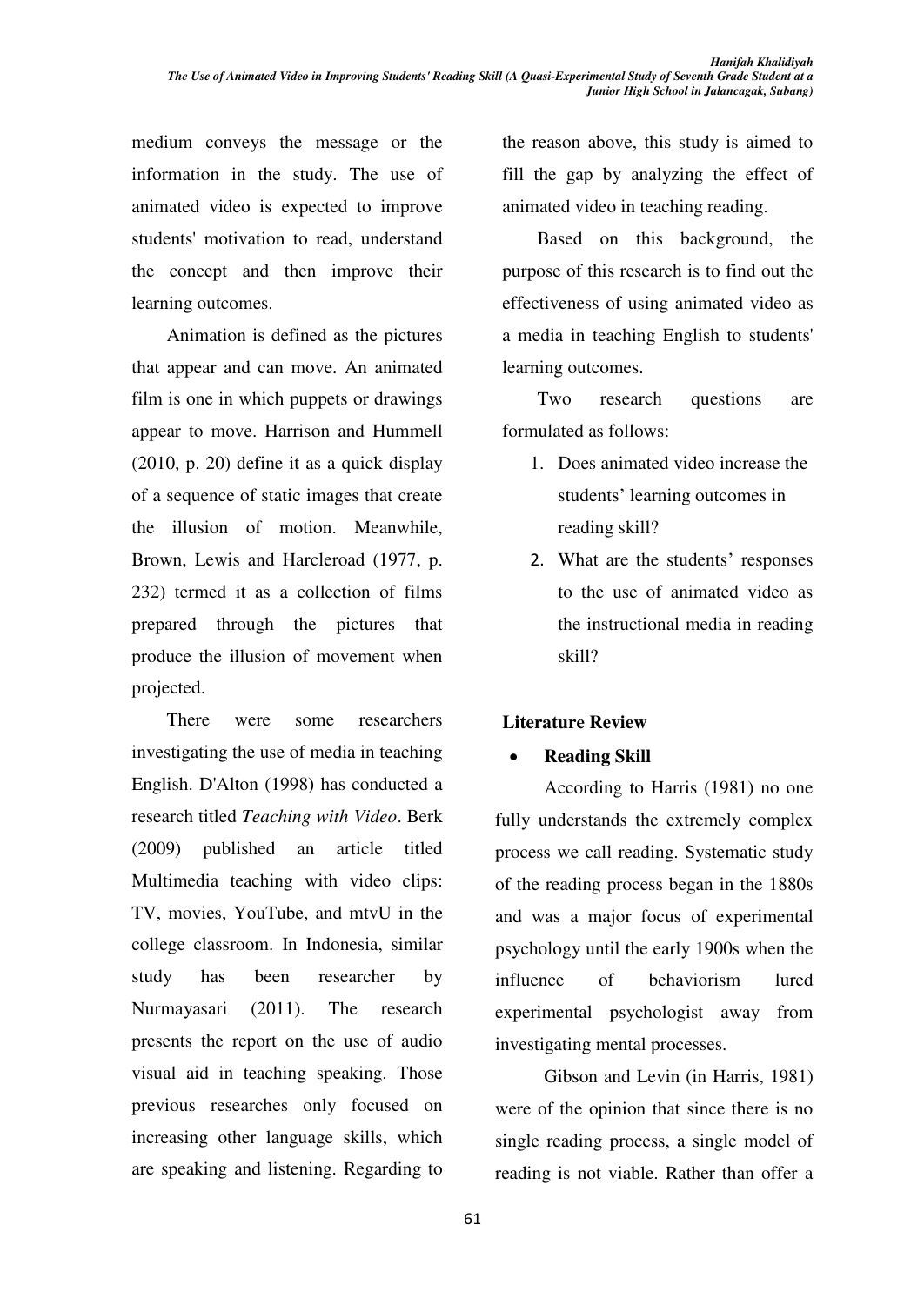number of models, Gibson and Levin stated general principles about the skilled reading process that apply in many reading situations and at various levels of proficiency.

Based on the explanation above, the definition of reading may be summarized as follows: Reading involves the identification and recognition of printed or written symbols which serve as stimuli for the recall of meanings built up through past experience, and further the construction of new meanings through the reader's manipulation of relevant concepts already in his possession. (Tinker, 1975).

## x **Teaching Reading**

For some students, learning English could be very difficult. Sometimes, they think that they cannot understand an English text even before looking at the text. Harmer (2001) explained that the problem is usually on the text length, vocabulary, and the genre of the text. Some students often think that the longer the text, the harder and more difficult it is to be understood. The other problems are the varieties of vocabulary and text genre which are unfamiliar for students.

According to Gregory (2008) there are at least four factors causing the difficulties faced by the learners in reading English. Firstly, it is the factor of language of origin or their home language. Second, the influence of the learners' literacy level in their home language. Third, it is the learners' learning style in learning reading English. The last one is the personal and cultural view of reading of learners' home language whether reading skill may be as an important skill or not.

To solve those problems in teaching Reading, some strategies should be applied. Brown (2001) explained that there are some strategies in teaching reading for English teacher.

First, teacher should use motivating techniques to make students interested in the lesson. Second, the text chosen in reading activities should be authentic but readable for students. Do not give too difficult text to the students. The content of the text should be challenging but suitable and enjoyable for the students. The third strategy is to use both bottomup and top-down reading techniques to build an interactive reading.

## x **Media in Teaching Reading**

The learning process is essentially a process of communication between teachers and learners who need the media in order to support the process. Burden and Byrd (1999, p. 137) define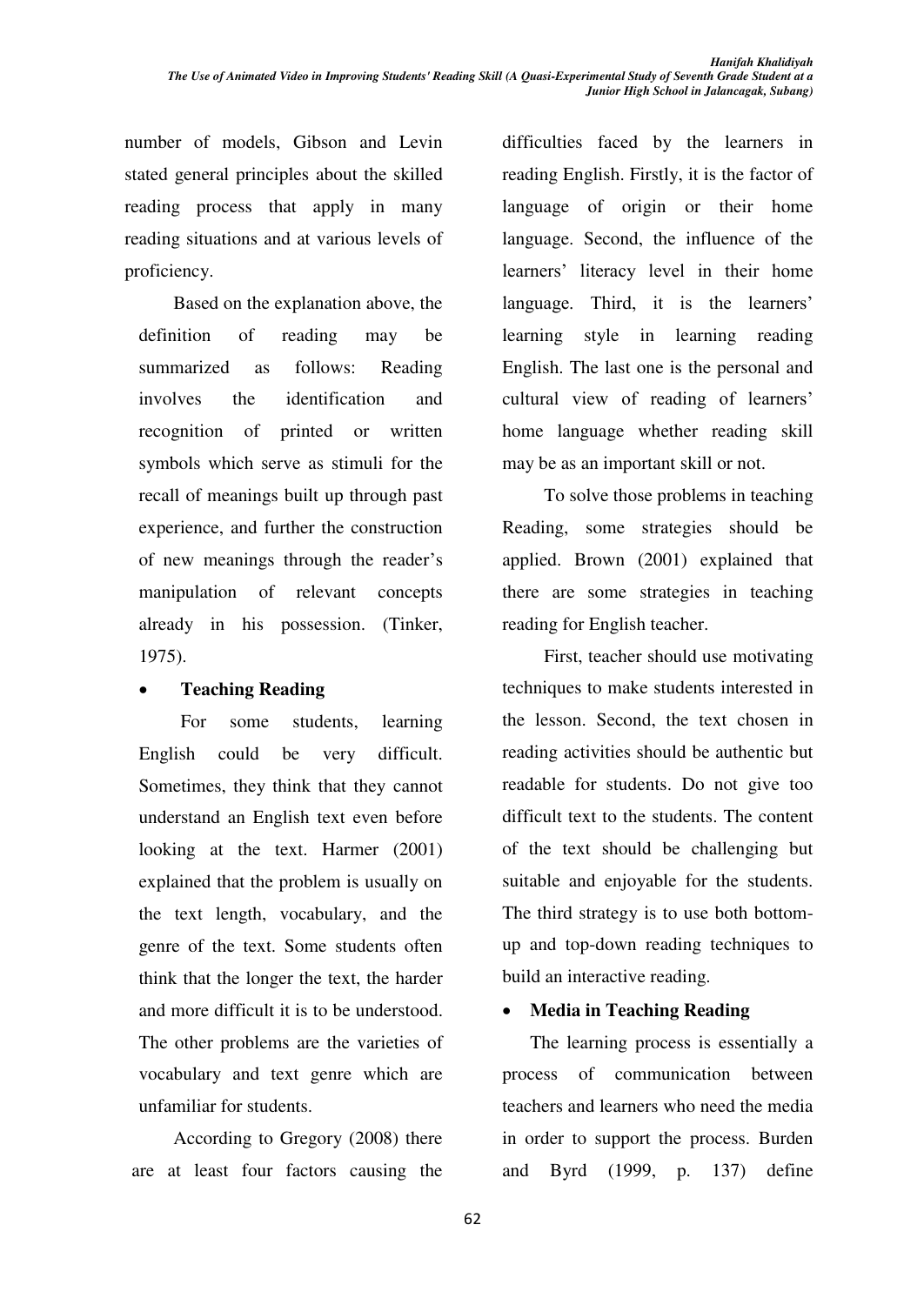instructional media as a tool that provides the functions of learning in education, especially for delivering information from a source to a receiver, which can facilitate and improve the quality of student learning. Brown, Lewis and Harcleroad (1977, p. 2-3) termed it as a learning technology which is a systematic way of design, use, and evaluation of the overall learning process on a particular subject by combining a variety of human and non-human. Sadiman, et all (2008, p. 7) defines instructional media as anything that can be used to deliver a message from the sender to the receiver so that it can stimulate the thoughts, feelings, concerns, interests and also attention of students in such a way so that the learning process occurs. Kozma (1991, p. 2) outlines the most obvious characteristics of the media are technology, mechanical and electronic aspects that determine the function, shape and other physical characteristics.

The role of media as a messenger that can attract the involvement of students is clearly important because the teacher would not be able to stand alone in creating effective communication for a learning process. The success of a learning process occurs when students are able to optimize all of their senses in learning activities. Teacher's ability to do this is of course very limited, hence the role of the media as an additional stimulus may be a support for teachers to make the students capable of learning better.

Instructional media is one of the most important stimulus in a learning process. Kemp and Smellie (1989) in Burden and Byrd (1999, p. 137) suggest some contribution of media in learning activities which are 1) Motivate 2) Present the information 3) Provide instruction required in the learning activities. Levie and Levie (1975) in Arsyad (2007, p. 9) revealed that visual stimuli produce better learning outcomes for tasks such as remembering, recognizing, recalling, and connecting the facts and concepts. This is in line with the concept of learning theory proposed by Gagne in Dahar (1996, p. 141-147) that every act of learning is divided into various continuous includes motivation, recognition, acquisition, retention, dialing, generalizations, appearance, and feedback. The existence of media that is selected and used appropriately by the teacher will certainly help learners to get through these learning phases.

Smaldino, et al (2005, p. 10) suggest some types of media that is often used in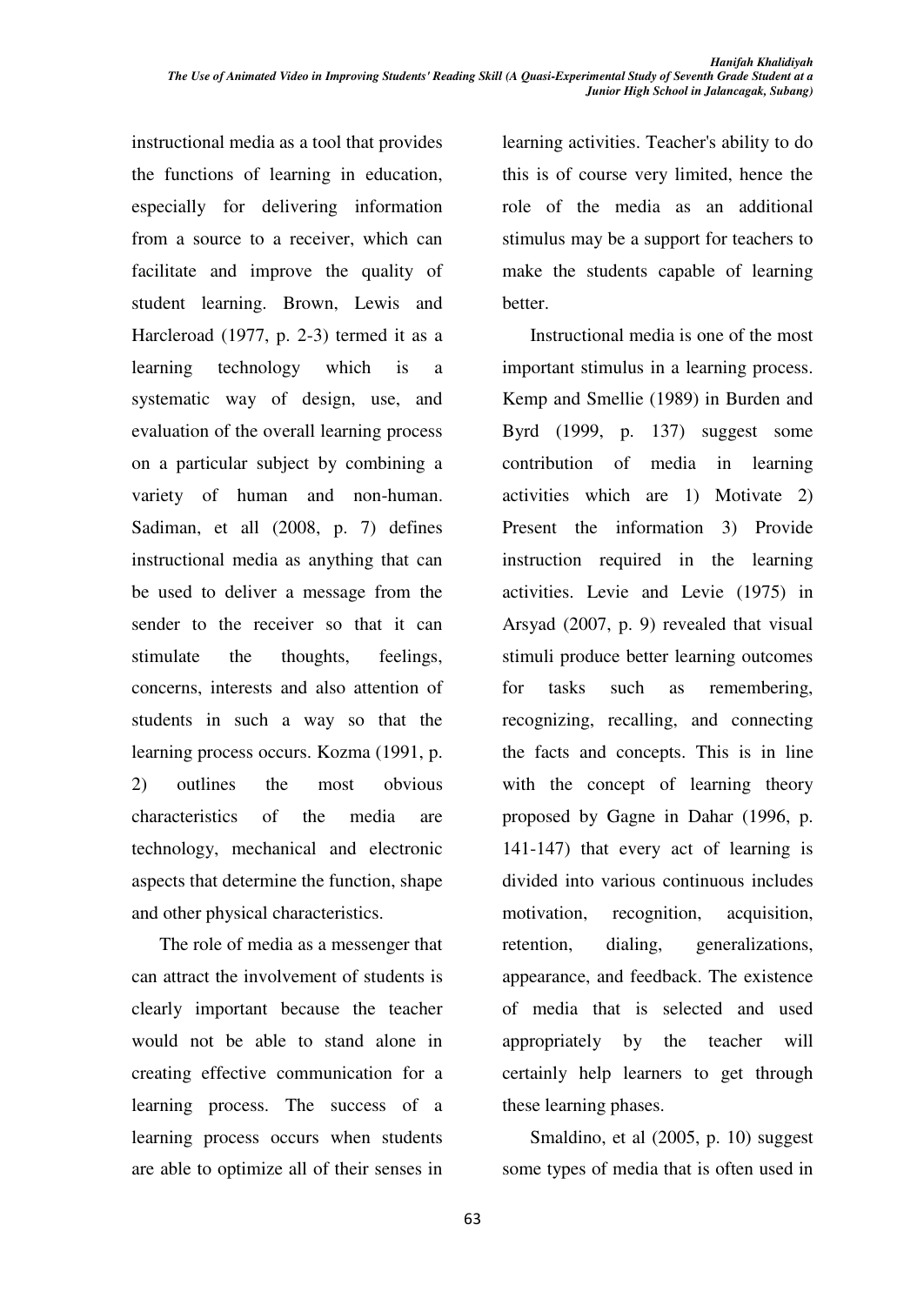the learning process are: text, audio, images, movies and animations, objects that can be manipulated, and people. Burden and Byrd (1999, p. 144-155) grouping them in the form of a) audiovisual equipment that includes audio, multimedia, films and videos, computerbased instructional media, and game stimulation; b) books and materials that can be reproduced in printed form such as text books, non-text, worksheets; and c) other sources such as classrooms, schools, and communities. Hunkins in Marsh (1987, p. 263) divides instructional media in two forms, which are printed materials such as text books, images, comics and materials that cannot be printed like television, movies, videos, tapes, and computers. Differences in the types of media shows that indeed the students' need of the media in the learning process is very diverse. On various levels of learners, the right type of media will affect the quality of the learning itself that will eventually affect the quality of learning they receive.

According to Gerlach and Ely (1971) in Arsyad (2007, p. 12-14) learning media has three important characteristics that are fixative, manipulative and distributive. The fixative characteristic is reflected from the media's ability to record, store, and preserve and also

reconstruct an event or object to being transformed and used at different times. The media also has manipulative characteristic. This is because the media is able to manipulate the events that have long process into something brief and adjusted to the needs in learning activities. Meanwhile the distributive characteristics of the media can be seen in the role of media which allows an object or event transported through space and simultaneously the event presented to a number of students with the same stimulus experience. These three characteristics can overcome the limitations of teachers' ability in transferring various aspects related to the needs of learners in the classroom.

The selection of appropriate learning media in learning English is not only limited in the short-term goals to improve student learning and obtaining maximum learning outcomes as expected by the teacher, but this will give a long-term impact for the learners themselves. Martorella, Beal and Bolick express this as an improved form of media literacy for learners. Media literacy will greatly assist learners in using a variety of media in connection with their role as citizens in a global society. This ability is certainly not born by itself, but one of them can be honed through the process of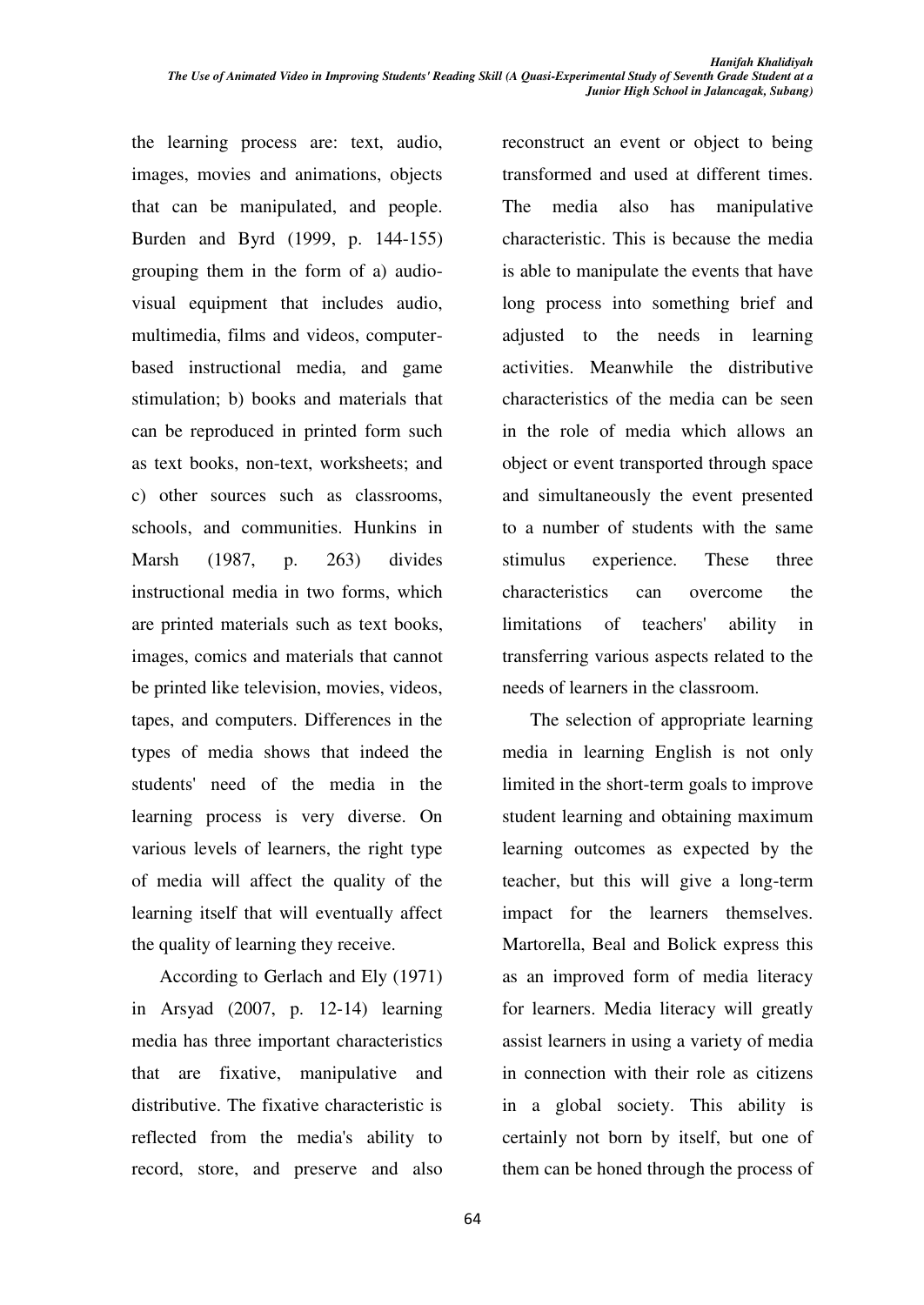selecting the right media when learners involved in learning activities at school. The role of teacher to choose learning media that is able to improve the quality of English language learning and the quality of media literacy in the future thus becomes very important and needs to be done carefully.

#### x **Animated Video**

 In general, animation is defined as the pictures that appear and can move. An animated film is one in which puppets or drawings appear to move. Harrison and Hummell (2010, p. 20) define it as a quick display of a sequence of static images that create the illusion of motion. Meanwhile, Brown, Lewis and Harcleroad (1977, p. 232) termed it as a collection of films prepared through the pictures that produce the illusion of movement when projected.

The use of animation in learning activities according to Brown, Lewis, and Harcleroad (1997, p. 224) has some special advantages such as: a) Cut some intellectual disabilities in learning, b) Helping to overcome some physical obstacles on the student, c) Presenting a variety of events in continuity, to provide a special visual experience in order to gain a deeper understanding, d) allows students to create real action or imagine of an event or process, and f) Useful to evaluate students' knowledge or their analytical skills in the learning activities of certain matter.

The use of animated video is expected to improve students' motivation to read, understand the concept and then improve their learning outcomes. This theory of learning outcomes is synonymous with the theory of Gagne. Gagne (1988) in Dahar (1996) stated that appearances that can be observed as the results of learning called capabilities, one of which is the intellectual skills. In intellectual skills, the cognitive strategy known as a special intellectual skill that have specific interests for learning and thinking. Gagne (1985) in Dahar (1996) explained that in modern learning theory, a cognitive strategy is a process of control, which is an internal process used by students (who are learning) to select and change the ways in giving attention, learning, remembering, and thinking.

According to Gagne (1985) in Dahar (1996) the use of animated video as the media of information relevant to the processing model which is divided into eight phases, they are phases of motivation, recognition, acquisition, retention, dialling, transfer, giving responses, up to reinforcement. Animated films qualify as a medium that since the beginning can help to motivate students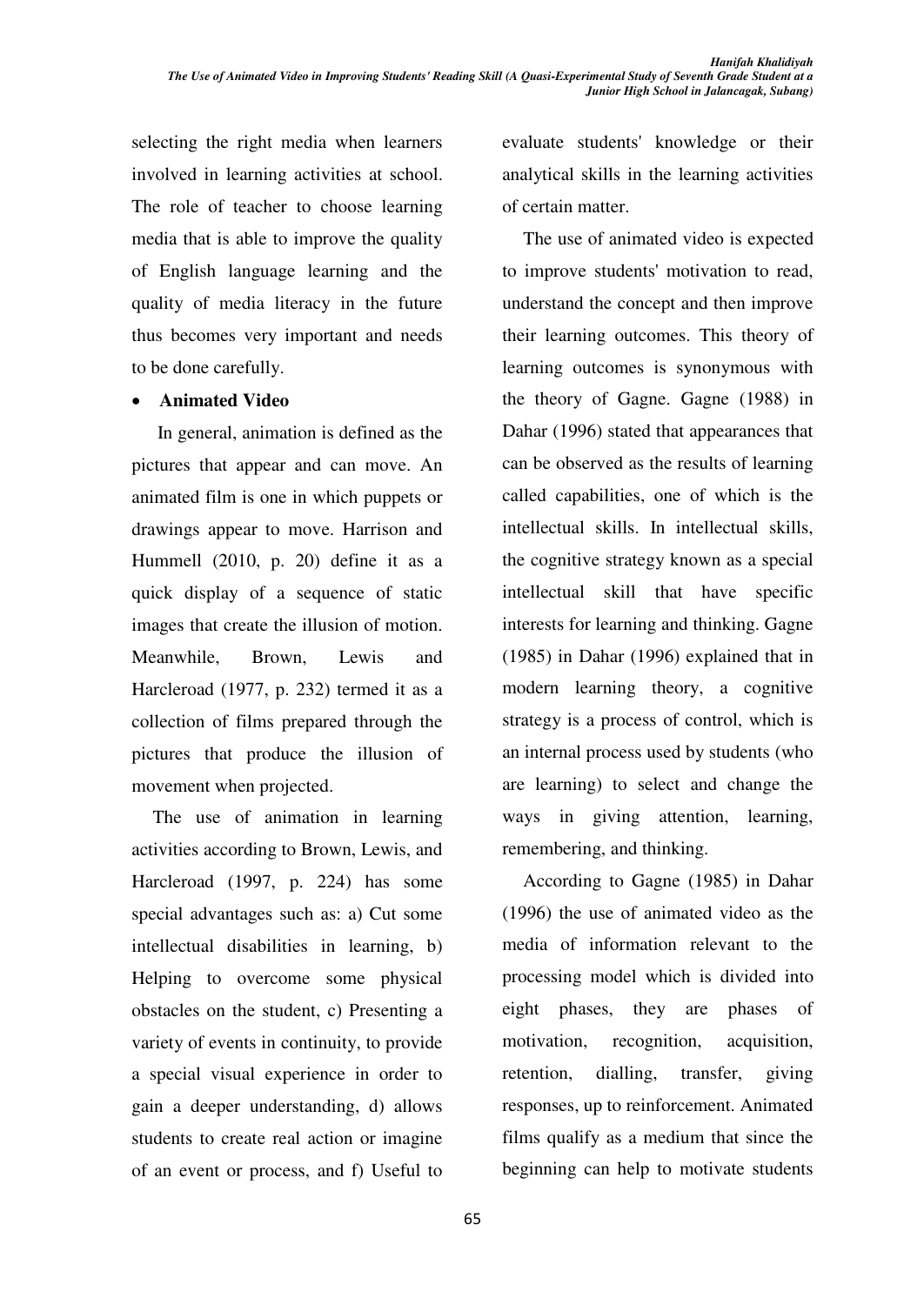to learn until they get to the stage reinforcement, which is expected after watching the animated video, feedback can be carried with maximum results.

The use of animation video has grown into the realm of learning as a medium that supports student achievement. Harrison and Hummell (2010, p. 21-22) stated that animated video can enrich the experience and competence of the students in a variety of teaching materials. Through a variety of methods, teachers and students can use the animation of the most simple to present a number of concepts. Animation has an advantage which is can help in establishing students' understanding of abstract concepts. Hegarty (2004, p. 343) explained that with the development of today's technology, animation video can provide visual displays which are stronger than the various phenomena and abstract information, which is greatly contribute to improve the quality of the learning process and outcomes. Bogiages and Hitt (2008, p. 43) added that the increase of interest, the understanding, and skills in group work is a part of the use of animation in the learning process.

- x **The Issue of the Use of Animated Video**
- **1. Time Consumption**

 One of the main issues in using video is that it is time consuming. Teachers only have a short time class period so they probably only have times to show half of the video. The solution of this problem is to choose the video which is not too long nor too short. Choosing a part of the video which has the most benefit to the students in improving their English could be another choice for teacher.

#### **2. Classroom Organization**

Teacher as the person who sets up the equipment in the class need a technical assistance to help him/her in preparing the equipment before the class is started. Teachers can ask the student to help them in preparing the equipment.

The use of wide classroom is also really important in teaching and learning process so the interaction between the teacher and students can be built more effectively.

# x **The procedure of Teaching with Animated Video**

The use of teaching media in the classroom should be prepared well by the teacher. Sand (1956, p. 353-355) and Brown et al (1983, p. 244-245) in Nurmayasari (2011) suggested some procedures in applying video or audio visual media in teaching English.

#### **1. Preparing yourself**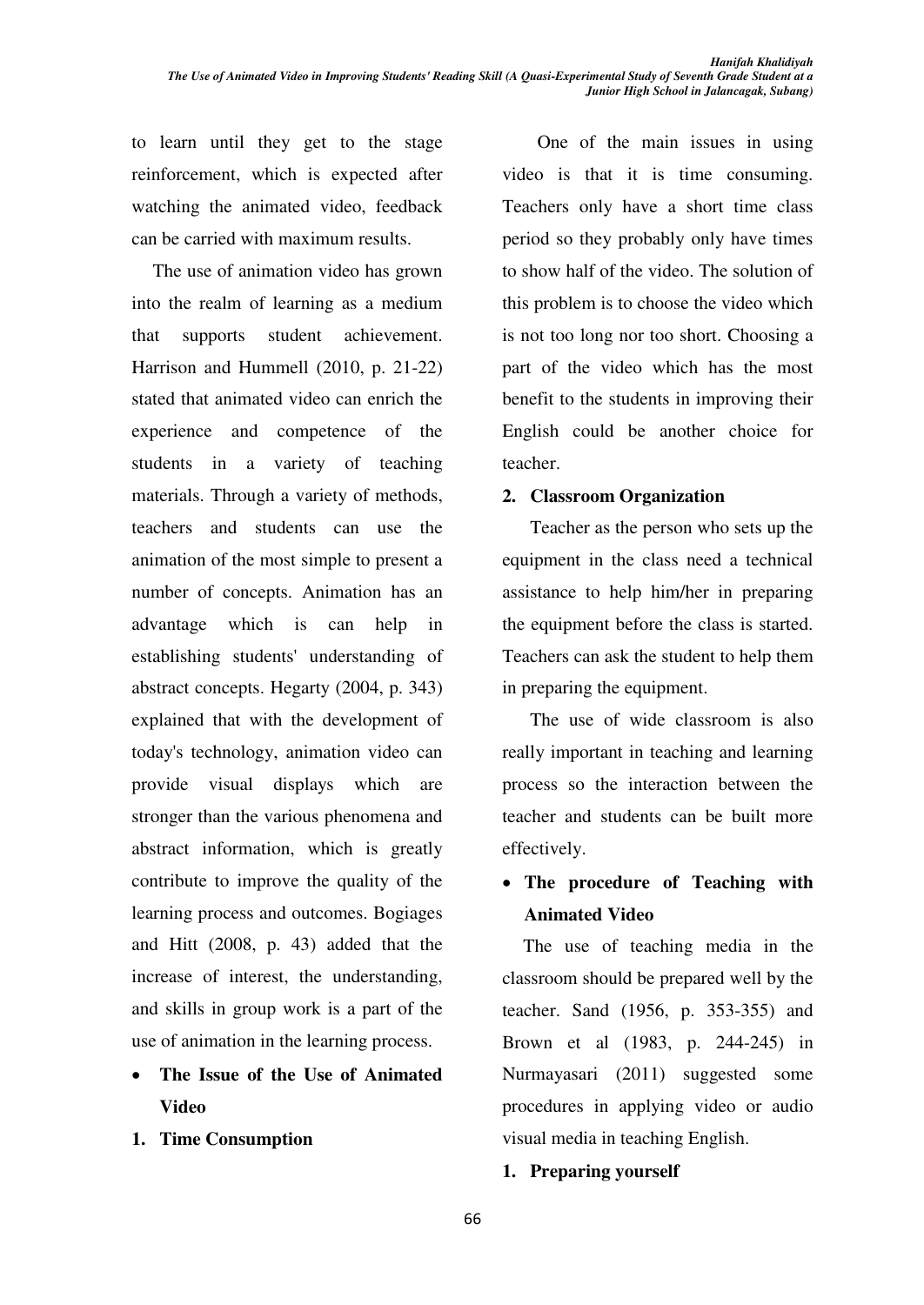The first thing to do by the teacher before showing the video to students is previewing the video and make some notes about the content of the video. Teacher may invite some students to preview the video and see their point of view about it.

#### **2. Preparing the environment**

 After preparing the video, the next thing to do is arranging the classroom to be as comfortable as possible. The technical equipment such as a speaker and a laptop/computer should be located appropriately so that students can get good view while watching the video.

#### **3. Preparing the students**

When students watch the video, teacher should help them to understand why they must watch the video and tell what they can get by watching it. Teacher can also ask the students to discuss the content of video then relate to what they know and they do not know.

#### **4. Showing the video**

 While watching the video, make students comfortable and try to show the video without interruption such as giving a question in the middle of video.

#### **5. Carrying out the follow up**

After showing the video, teacher asks the students about the content of the video to know their opinion about the video. They can also discuss the video with their classmate. The follow up is necessary to detect misunderstanding they may have. Teacher can give a repetition show if needed to clear up any confusion.

## x **Learning Outcomes**

Learning is a system that consists of several components, such as, teachers, students, instructional materials and environments. Between one system to another, they must interact with each other to achieve the learning objectives. The teacher presents a variety of information that must be learned by the students, the students receive and process information in various ways. Students may not receive and study all available information due to their limited ability.

The result of the learning process is something that can be seen and measured. The success of a person in the following units of learning programs at a level of education can be seen from the results of their study. Learning outcomes can be divided into three domains, namely cognitive, affective, and psychomotor domains.

Learning outcomes can be interpreted as a change in behaviour as a result of a learning process that includes student mastery of the knowledge and skill set, after the students through the process of learning. As stated by Surya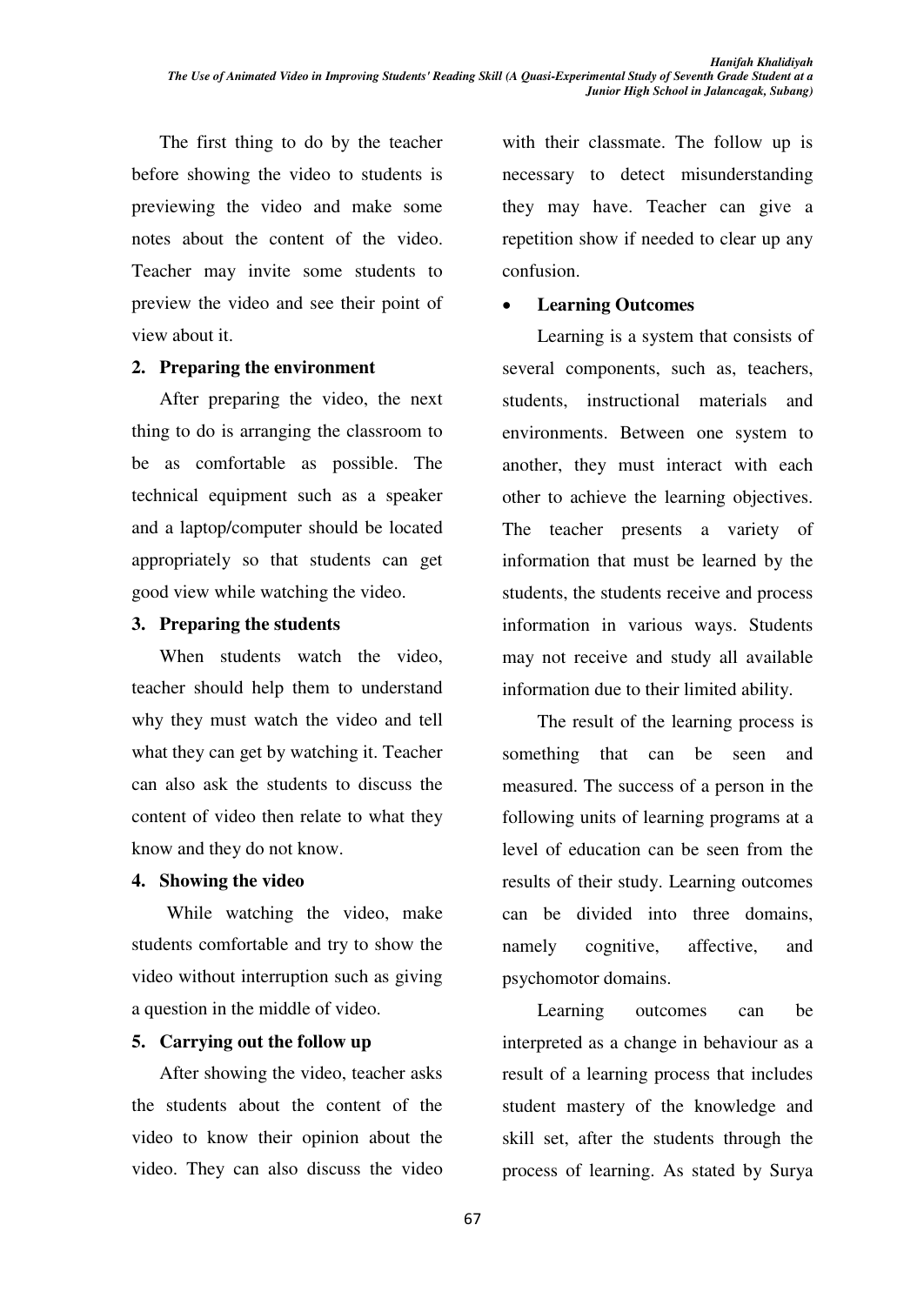(1997, p. 19) learning outcomes are changes in individual behaviour as a whole which includes cognitive, affective and psychomotor.

Meanwhile, the external condition is stimulation that comes from outside which can lead to learning process. External condition in the learning process is influenced by the teacher. How the teacher designs and provides special conditions to enable students to succeed in learning. The failure of a person in the study was not solely due to his ability but the disruption of information that causes barriers to recall what they have learned.

The unity of concept in knowledge can only be understood as a whole if the basic concepts involved in the formation of new concepts have been completely understood. Gagne (1984: 142) in Farid (2011) suggested the use of a collection of knowledge (learning sets) which can be sort of learning appropriately. This set of knowledge can be defined as subconcepts related to the level of a particular concept in the concept hierarchy. Structured learning program consists of a collection of knowledge that is sequentially dependent on the previous mastery. Mastery of the previous material is a requirement before proceeding to the next material.

Based on the description above, it can be said that, the learning outcomes are the ability of learning acquired by the students after participating in the learning process within a certain time. Broadly speaking, learning is a procedure that uses a natural activity that causes real change by practice.

## **Methodology**

 The method used in this study was Quasi Experimental Research. This design has the control group, but can not completely controlling external variables that affect the experiment (Sugiyono, 2010, p. 114). Gay (1987) in Furqan (2011, p. 11) describes the main characteristic that distinguishes an experimental research with one another is the manipulation of independent variables called treatment. In other words, experimental research is a study conducted by manipulating the object of study, and controling a particular variable (Misbahuddin and Hasan, 2013, p. 12).

 Described by Riyanto (1996, p. 28) experimental research is a systematic, logic and conscientious study to control a condition. As stated by William et al., (2002) in quasi-experiments, the cause is manipulable and occurs before the effect is measured. This means that in experimental research, there are two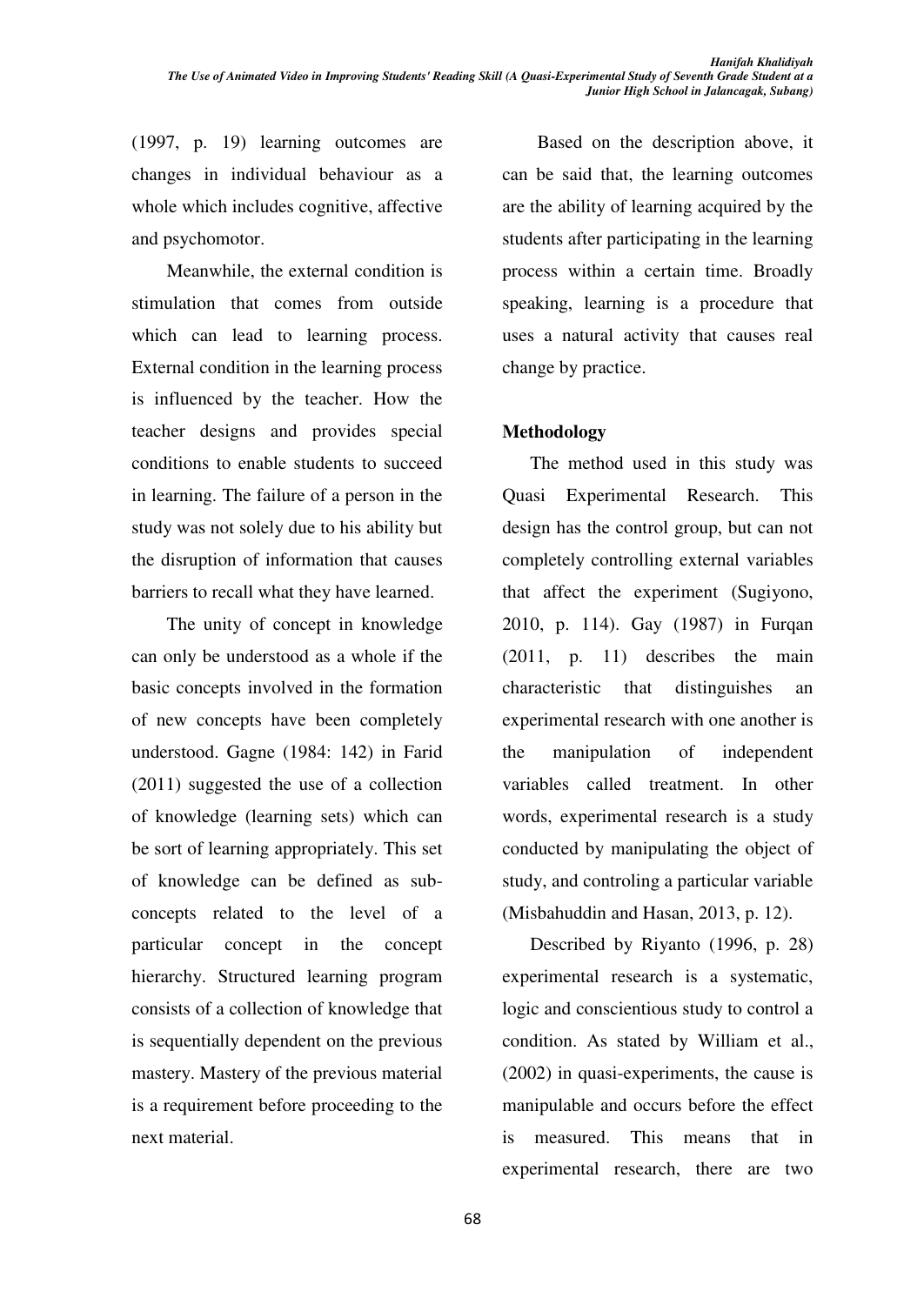groups: the experimental group and the control group. The experimental group was given effect or specific treatment, while the control group was not given any effect or special treatment. Furthermore, the research process continued and observed to determine the difference or change in the experimental group which is the result of the comparison of both groups. (Zuriah, 2007, p. 60).

This study used a non-Equivalent Control Group Design (Pre-test and Posttest). This type of design is usually used in experiments using classes that already exist as the group, by selecting the classes which are estimated at the same state/condition (Taniredia & Mustafidah, 2011, p. 56).

Based on the explanation above, the researchers determined the control class group (Group A) and the experimental class group (Group B). Both groups were given pre-test and post-test but only the experimental group (Group B) received the treatment. The experimental group and the control group using the groups that already exist, as illustrated in the following table: The first group as the control group was given a pre-test, does not treated by using animated video as the instructional media, and then also provided a post-test.

The second group as the experimental group was given a pre-test, treated by using animated video as the instructional media, and then provided a post-test. The experimental design in this study is described as follows.

| Table 3.3                  |
|----------------------------|
| <b>Experimental Design</b> |

| Group      | Pre- | Treatment   Post- |                 |
|------------|------|-------------------|-----------------|
|            | test |                   | test            |
| Experiment | Xe   | T                 | Xe 2            |
|            |      |                   |                 |
| Control    | Xc   | ∩                 | Xc <sub>2</sub> |
|            |      |                   |                 |

(Hatch and Farhady, 1982: 21)

Xe 1 : Students' reading outcomes of experimental class on pre-test Xe 2 : Students' reading outcomes of experimental class on post-test Xc 1 : Students' reading outcomes of control class on pre-test Xc 2 : Students' reading outcomes of control class on post-test

T : Using animated video treatment. O : Non-using animated video treatment

As shown in the table above, both of classes were given a pre-test, but the difference is in the giving treatment. In the experimental class, the animated video was used as the instructional media. It functions as the treatment to the students in the learning process. In contrast, for the control group the class was not used animated video as the instructional media. After both treatments, were applied to both classes,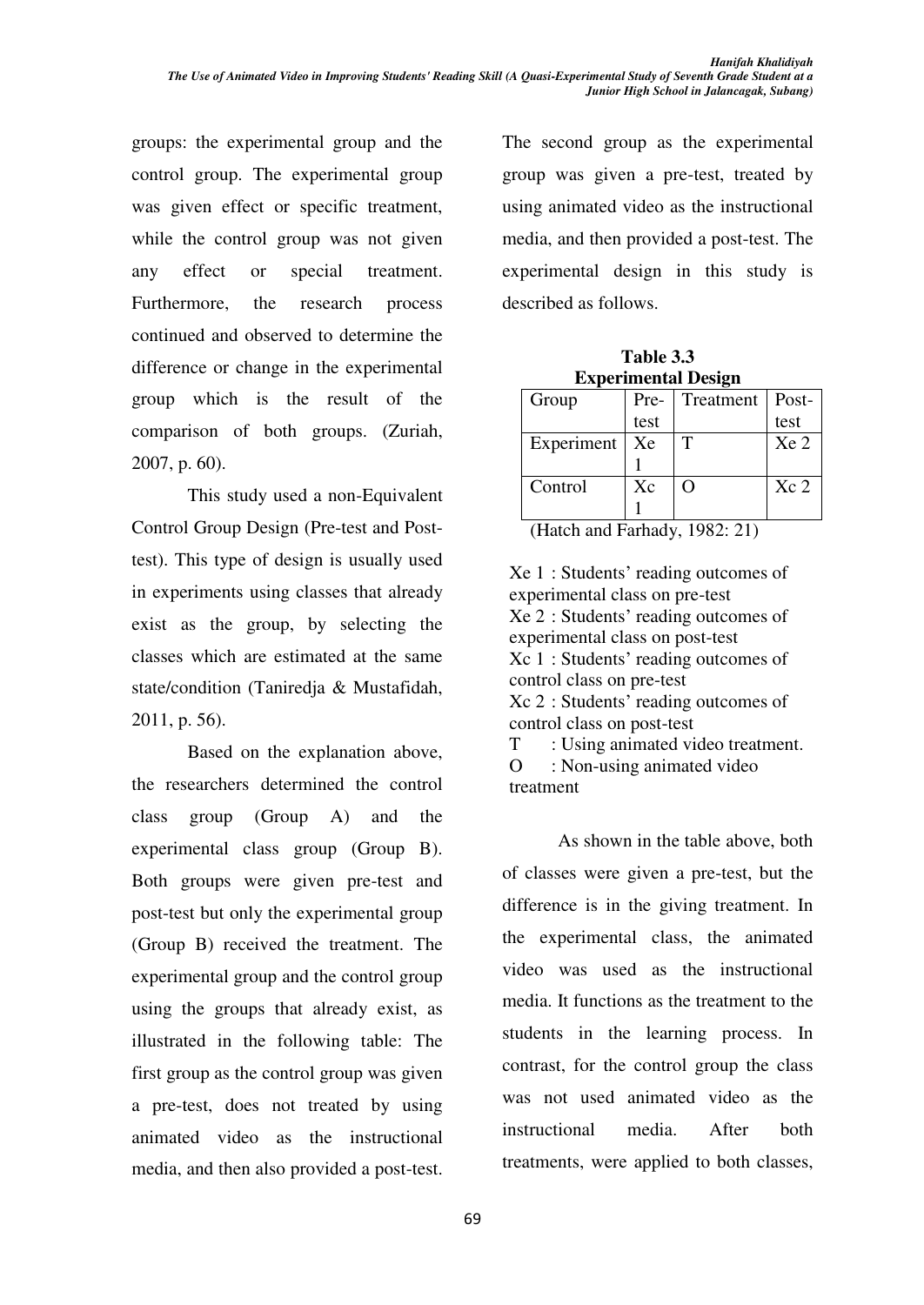a post test was given in order to investigate the result of the treatment.

#### **Data Presentation and Discussion**

x **Analysis of Pretest Score Data of Control and Experimental Class** 

The results of data processing from Free Sample T-test or the Independent Sample T-test results before the treatments of the control class and the experimental class, as shown in the table below

**Table 1 Independent Samples Test** 

|                              |                                             |          |            |                              | t-test for Equality of Means |                                 |
|------------------------------|---------------------------------------------|----------|------------|------------------------------|------------------------------|---------------------------------|
|                              |                                             | Τ        | Df         | Sig<br>$(2 -$<br>tail<br>ed) | Mean<br>Differ<br>ence       | Std.<br>Error<br>Differ<br>ence |
| Learn<br>ing<br>outco<br>mes | Equa<br>varia<br>nces<br>assu<br>med        | ,3<br>00 | 58         | ,76<br>6                     | 1,000                        | 3,338                           |
|                              | Equa<br>varia<br>nces<br>not<br>assu<br>med | З,<br>00 | 57,<br>627 | ,76<br>6                     | 1,000                        | 3,338                           |

Based on the result of the Free Sample T-test, the t<sub>obtain</sub> that obtained is 0,300. From the  $t_{table}$  on the significance of  $0.05$  :  $2 = 0.025$  (2 sided test) with degrees of freedom (df)  $n - 2$  or  $60 - 2 =$ 58  $t_{table}$  that obtained is -2,002. It means -2,002 is smaller than 0,300 or 0,300 is smaller than 2,002, with that, the Ho is accepted. This means that there is no

difference in the average scores of learning outcomes of the control class and experimental class before teaching.

## x **Analysis of Pretest and Posttest Score Data of Control Class**

The results for Paired Samples T-test of students' learning outcome between prior learning (pretest) and after learning (posttest) of the control class as shown in the table below

**Table 2 Paired Samples Test** 

|          |                              |            | <b>Paired Differences</b> |                       |               |        |                            |
|----------|------------------------------|------------|---------------------------|-----------------------|---------------|--------|----------------------------|
|          |                              |            |                           | Std                   |               |        |                            |
|          |                              | Mea<br>n   | Std.<br>Devia<br>tion     | Err<br>or<br>Me<br>an |               | D      | Sig.<br>(2-<br>tail<br>ed) |
| Ρ<br>air | pret<br>est -<br>post<br>est | 21,5<br>00 | 15,48<br>9                | 2,8<br>28             | $^{7,6}_{03}$ | 2<br>9 | ,00                        |

From the result of Paired Sample Ttest, the  $t_{\text{obtain}}$  that gained is -7,603. From the t<sub>table</sub> with significance of  $0.05: 2 =$ 0,025 (2 sided test) with degree of freedom (df) n - 1 or  $30 - 1 = 29$ , the t<sub>table</sub> that gained is  $-2,045$ . It means  $-7,603$  is smaller than  $-2,045$  or 7,603 is larger than 2,045 or if by the criterion of significance  $0,000 \le 0,05$ , with that the Ho is rejected. It means there is a difference of students' learning outcomes before and after the learning.

x **Analysis of Pretest and Posttest Score Data of Experimental Class**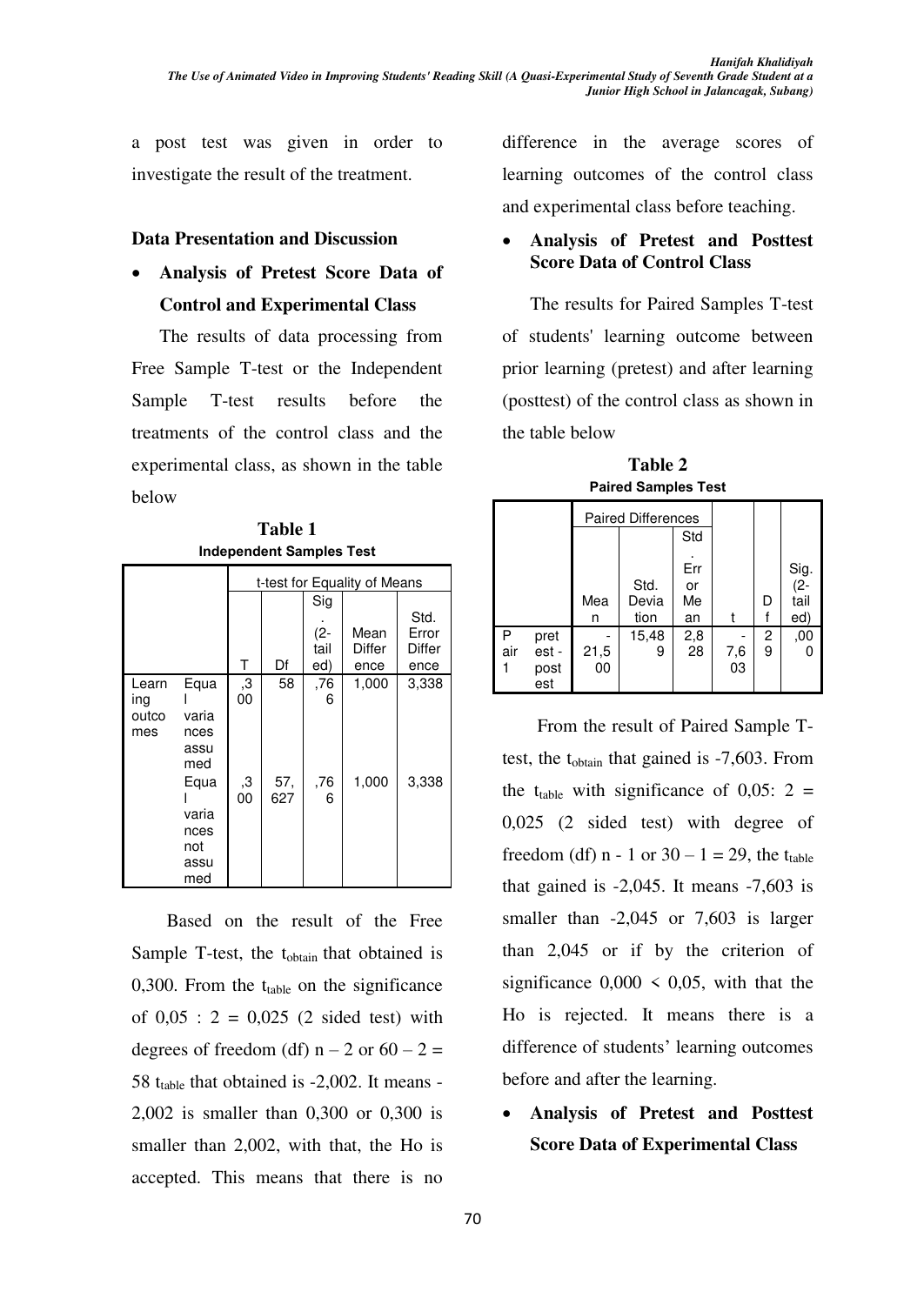The results for Paired Samples T-test of students' learning outcome between prior learning (pretest) and after learning (posttest) in the experimental class as shown in the table below

Table 3 **Paired Samples Test** 

|         |                                 |                                           | <b>Paired Differences</b> |                              |            |        |                                |
|---------|---------------------------------|-------------------------------------------|---------------------------|------------------------------|------------|--------|--------------------------------|
|         |                                 | Mea<br>n                                  | Std.<br>Devi<br>ation     | Std<br>Err<br>or<br>Me<br>an |            | d      | Sig<br>.<br>(2-<br>tail<br>ed) |
| P<br>ai | prete<br>$st -$<br>post<br>pose | $\begin{array}{c} 47,0 \\ 00 \end{array}$ | 12,56                     | $^{2,2}_{94}$                | 20,4<br>84 | 2<br>9 | ,00                            |

From the result of Paired Sample T-test, the t<sub>obtain</sub> that gained is -20,484. From the  $t_{table}$  with significance of 0,05: 2  $= 0.025$  (2 sided test) with degree of freedom (df) n - 1 or  $30 - 1 = 29$ , the t<sub>table</sub> that gained is  $-2,045$ . It means  $-20,484$  is smaller than -2,045 or 20,484 is larger than 2,045 or if by the criterion of significance  $0,000 \le 0,05$ , with that the Ho is rejected. It means there is a difference of students' learning outcomes before and after the learning.

# x **Analysis of Posttest Score Data of Control and Experimental Class**

The results for Independent Samples T-test of students' learning outcome between prior learning (pretest) and after learning (posttest) in the control

class and experimental class as shown in the table below

|                              |                                             |            |            |                              | t-test for Equality of Means |                                 |
|------------------------------|---------------------------------------------|------------|------------|------------------------------|------------------------------|---------------------------------|
|                              |                                             | t          | Df         | Sig<br>$(2 -$<br>tail<br>ed) | Mean<br>Differ<br>ence       | Std.<br>Error<br>Differ<br>ence |
| Lear<br>ning<br>Outc<br>omes | Equa<br>varia<br>nces<br>assu<br>med        | 13,<br>048 | 58         | ,00<br>0                     | 24,50<br>0                   | 1,878                           |
|                              | Equa<br>varia<br>nces<br>not<br>assu<br>med | 13,<br>048 | 46,<br>415 | ,00<br>0                     | 24,50<br>O)                  | 1,878                           |

**Table 4 Independent Samples Test** 

From the result of Independent Sample T-Test, the  $t_{obtain}$  that gained is -13,048. From the  $t_{table}$  with significance of  $0,05$ :  $2 = 0,025$  (2 sided test) with degree of freedom (df)  $n - 2$  or  $60 - 2 =$ 58 the  $t_{table}$  that gained is -2,002. It means -13,048 is smaller than -2,002 or 13,048 is larger than 2,002 with that the Ho is rejected. It means there is a difference of students' learning outcomes between the control class and experimental class after the learning process.

## x **N***gain* **Score Analysis of Pretest and Posttest Between Control Class and Experimental Class**

The data that was obtained from students' learning outcomes indicate that the average score on the pretest of the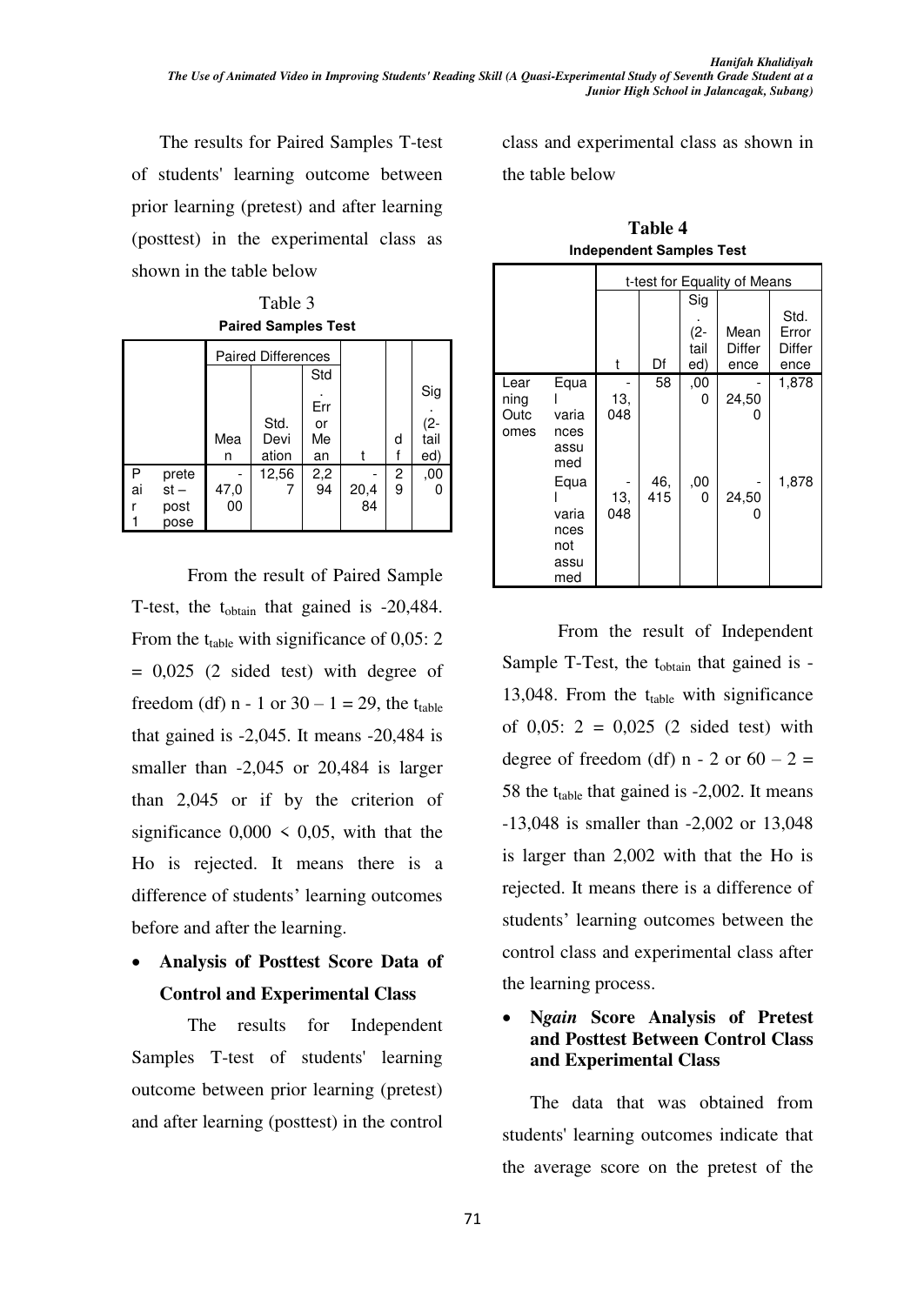control class is 48.5 and the average score on the posttest is 70. It means the absolute gain of the average scores before and after the learning process of the control class is  $21.5$  or  $18.14$  %. Meanwhile the average score on the pretest of the experimental class is 47,5 and the average score on the posttest is 94,5. It means the absolute gain of the average scores before and after the learning process of the experimental class is 47 or 33,09%.

The result of N*gain* score of students outcomes from the control class is only 41,74%, while the N*gain* result of students outcomes from the experimental class attains 89,53%.

#### x **Questionnaire Data Analysis**

In this research, the questionnaire was used to find out the students' responses to the use of animated video in teaching reading. The questionnaire was administered only to experimental group after receiving treatments in several meetings, this study employed closedended questionnaire to investigate students' response toward animated video use in teaching learning reading. The questionnaire consisted of 17 questions which were divided into four categories. In this questionnaire, there were some questions that have to be answered by the experimental class

students related to the use of animated video as media in learning reading. The answers were divided into four scales such as agree, disagree, strongly agree and strongly disagree. The students have to choose one of the answers based on their feelings to the use of animated video as media in learning speaking. As mentioned in chapter 3, the questionnaire cover such topics and each topic will be discussed below.

- 1. Students' Interest
- 2. Students' Encouragement
- 3. Students' Reading Skill Improvement
- 4. The Advantages of Video

To discover the students' responses toward the use of animated video in learning reading, the researcher used a questionnaire which has been tested for the validity and the reliability. The questionnaire that was distributed contains 33 items using a Likert Scale. The score given to the statements will be given scale 1-4 as suggested by Likert Scale. The scale categorized into positive and negative statements. The ranging score for positive statements were 4-1. Otherwise the negative statements were about 1-4.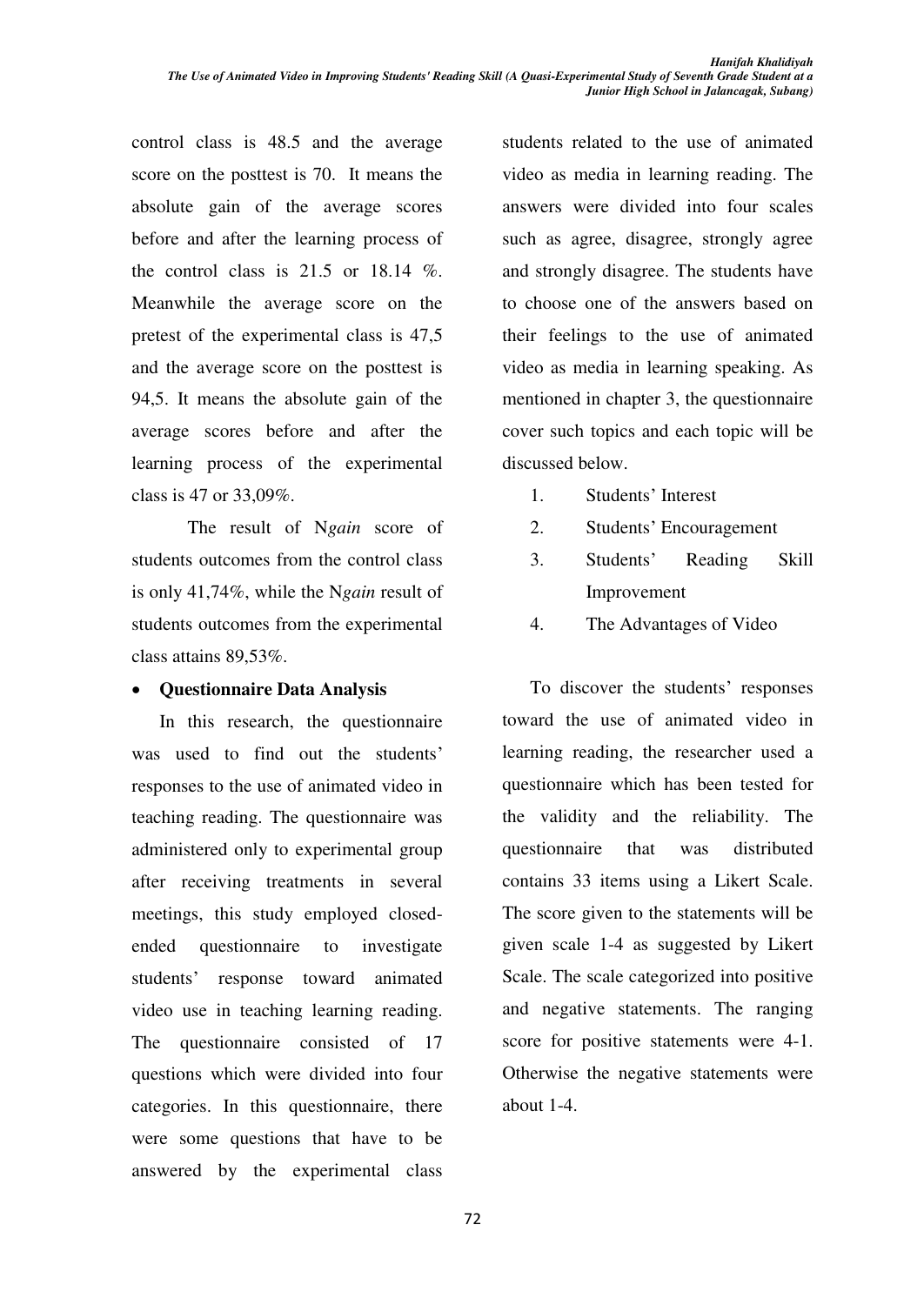The students' responses toward the use of animated video in learning reading can be seen in the table below:

|                         |                              | <b>SA</b>               |                         | A                                         |                     | D                            |                     | SD                      |                                                                 | <b>AVE</b><br><b>RAG</b>                                                              |                                        |
|-------------------------|------------------------------|-------------------------|-------------------------|-------------------------------------------|---------------------|------------------------------|---------------------|-------------------------|-----------------------------------------------------------------|---------------------------------------------------------------------------------------|----------------------------------------|
| N<br>О<br>¥,            | f                            | $\%$                    | f                       | %                                         | f                   | %                            | f                   | %                       | <b>AVERA</b><br><b>GE</b><br><b>SCOR</b><br>E/INDI<br>CATO<br>R | E<br><b>SCO</b><br><b>RE</b><br>$\mathsf{IN}$<br>$%$ /IN<br><b>DICA</b><br><b>TOR</b> | $\frac{9}{6}$<br>т<br>0<br>T<br>A<br>L |
| 1                       | 2<br>1                       | 7<br>0                  | 8                       | $\overline{\mathbf{c}}$<br>6<br>;<br>7    | 1                   | 3<br>J<br>3                  | 0                   | 0                       | 3,67                                                            | 91,67                                                                                 |                                        |
| $\overline{\mathbf{c}}$ | 1<br>7                       | 5<br>6<br>,<br>7        | 1<br>$\overline{c}$     | 4<br>0                                    | 1                   | 3                            | 0                   | 0                       | 3,53                                                            | 88,20                                                                                 |                                        |
| 3                       | 2<br>0                       | 6<br>6<br>,<br>7        | 8                       | 2<br>6<br>J<br>7                          | 2                   | 7                            | 0                   | 0                       | 3,60                                                            | 90,22                                                                                 |                                        |
| 4                       | 0                            | 0                       | 0                       | 0                                         | 8                   | 2<br>7                       | 2<br>$\overline{2}$ | 7<br>3<br>$\frac{1}{3}$ | 3,73                                                            | 93,58                                                                                 |                                        |
| 5                       | 0                            | 0                       | 0                       | 0                                         | 1<br>0              | 3<br>3<br>$\frac{1}{3}$      | 2<br>0              | 6<br>6<br>$\frac{1}{7}$ | 3,67                                                            | 91,67                                                                                 |                                        |
| 6                       | 0                            | 0                       | 0                       | 0                                         | 1<br>$\overline{c}$ | 4<br>0                       | 1<br>8              | 6<br>0                  | 3,60                                                            | 90                                                                                    |                                        |
| 7                       | 1<br>9                       | 6<br>3<br>,<br>3        | 1<br>1                  | 3<br>6<br>$\,$<br>7                       | 0                   | 0                            | 0                   | 0                       | 3,63                                                            | 90,82                                                                                 |                                        |
| 8                       | $\overline{\mathbf{c}}$<br>0 | 6<br>6<br>,<br>7        | 8                       | $\overline{\mathbf{c}}$<br>$\overline{7}$ | 2                   | 6<br>$\,$<br>7               | 0                   | 0                       | 3,60                                                            | 90,30                                                                                 | 90<br>$\frac{1}{2}$                    |
| 9                       | 1                            | 3<br>$\frac{1}{3}$      | 2                       | 6<br>$\frac{1}{7}$                        | 1<br>0              | 3<br>3<br>J<br>3             | 1<br>7              | 5<br>6<br>,<br>7        | 3,43                                                            | 85,85                                                                                 |                                        |
| 1<br>0                  | 0                            | 0                       | 6                       | 2<br>0                                    | 6                   | 2<br>0                       | 1<br>8              | 6<br>0                  | 3,40                                                            | 85                                                                                    |                                        |
| 1<br>1                  | 1<br>5                       | 5<br>0                  | 1<br>3                  | 4<br>3<br>,<br>3                          | 2                   | 6<br>$\,$<br>7               | 0                   | 0                       | 3,43                                                            | 85,82                                                                                 |                                        |
| 1<br>$\overline{2}$     | 2<br>8                       | 9<br>3<br>$\frac{1}{3}$ | $\overline{\mathbf{c}}$ | 6<br>$\frac{1}{7}$                        | 0                   | 0                            | 0                   | 0                       | 3,93                                                            | 98,35                                                                                 |                                        |
| 1<br>$\overline{3}$     | $\overline{\mathbf{2}}$<br>4 | 8<br>0                  | 6                       | $\overline{2}$<br>0                       | 0                   | 0                            | 0                   | 0                       | 3,80                                                            | 95                                                                                    |                                        |
| $\overline{1}$<br>4     | 0                            | 0                       | 0                       | 0                                         | 9                   | 3<br>0                       | $\overline{2}$<br>1 | 7<br>0                  | 3,70                                                            | 92,50                                                                                 |                                        |
| 1<br>5                  | 0                            | 0                       | 3                       | 1<br>$\mathbf 0$                          | 4                   | 1<br>3<br>$\frac{1}{3}$      | 2<br>3              | 7<br>6<br>$\frac{1}{7}$ | 3,67                                                            | 91,52                                                                                 |                                        |
| $\mathbf{1}$<br>6       | 0                            | 0                       | 6                       | $\begin{matrix} 2 \\ 0 \end{matrix}$      | 7                   | $\overline{\mathbf{c}}$<br>3 | 1<br>7              | 5<br>6                  | 3,37                                                            | 84,17                                                                                 |                                        |

**Table 5** 

|                 |                  |   |   |   | ર<br>J |   |   |      |       |
|-----------------|------------------|---|---|---|--------|---|---|------|-------|
| $\sqrt{2}$<br>5 | 8<br>C<br>u<br>r | 5 | 6 | 0 | 0      | U | 0 | 3,83 | 95,82 |

According to the table above, the percentage of students' responses toward the use of animated video as the media in learning reading is 90,62%, which is including in the medium category. It means the students gave positive responses toward the use of animated video in learning reading.

#### **Discussion**

The study was aimed to investigate the improvement of students reading ability by using animated video in teaching learning process and students' responses toward the use of animated video in teaching reading. To obtain the data required, it applied the reading test (pretest and posttest) and questionnaire.

The computation of pre-test scores both in control and experimental classes show that the data distributions in both classes were normal. Besides that, the computation shows that the variance of experiment and control classes were equal. Because of the distribution of the data were normal and the variance were equal, t-test computation was used. The result showed that the  $t_{\text{obt}}$  is lower than  $t_{\text{crit}}$  (0,300 < 2,002) so the null hypothesis is not rejected. It means that the two samples are from the same population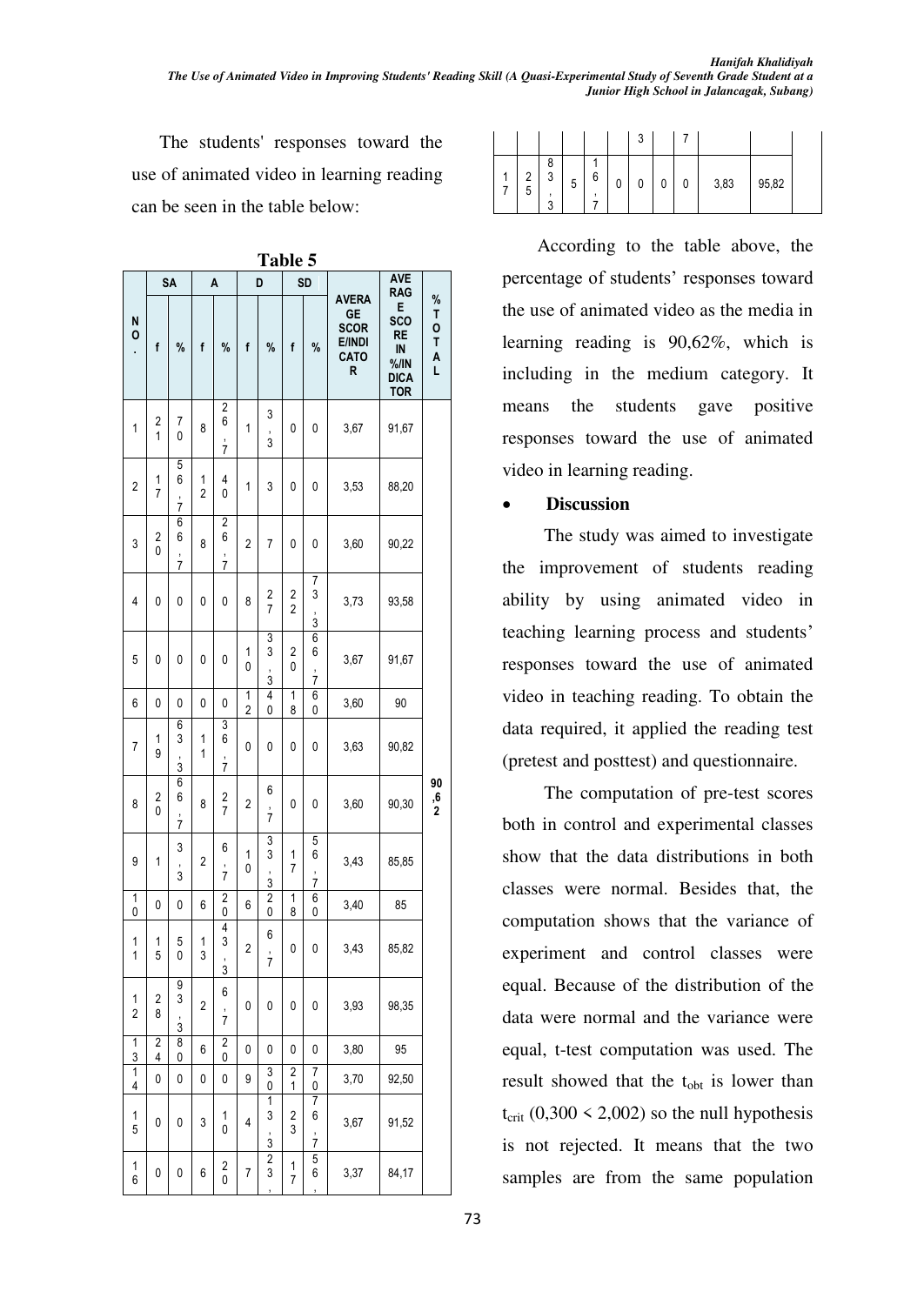and there is no significant difference between the two groups. It can be concluded that control and experimental group students¶ basic ability are not different.

The computation of post-test scores both in control and experimental classes show that the data distributions in both classes were normal. Besides that, the computation shows that the variance of experiment and control classes were equal. Because of the distribution of the data were normal and the variance were equal, independent sample t-test was used. The result showed that the  $t_{\rm obt}$  is bigger than  $t_{\text{crit}}$  (13,048 > 2,002) so the null hypothesis is rejected. It means that the two samples are from the same population and there is significant difference between the two groups. It can be concluded that control and experimental group students' basic ability are significantly different after treatments.

After that the computation of the pre-test and post-test both in control and experimental classes were administered using paired sample test. The computation scores show that there was a difference between the pre-test and posttest in the control and experimental classes. However, the result shows that the students in experimental class reach higher scores  $(t_{\text{obt}} 20,484)$  than students in control class  $(t_{\text{obt}} 7,603)$  in post-test. The results show that the use of animated video as the media in teaching reading is more effective than using conventional method in improving students' reading ability.

The finding in second research question was used to support the result that animated video has effect to the students' reading ability. The data was taken from the questionnaire given to the students in experimental class only. The questionnaire was administered to the experimental class after receiving the treatments in four meetings. The questionnaire was given to investigate students' responses toward the use of animated video in teaching reading. The questionnaire consisted of 20 questions which were divided into four categories, which are students' interest, students' encouragement, students' reading skill improvement and the advantages of video.

The first category was intended to acquire the data of students' responses toward the use of video in engaging their interest and strengthen their attitude in learning reading. The second category shows students' responses towards the use of video in encouraging students in learning reading. For the third category,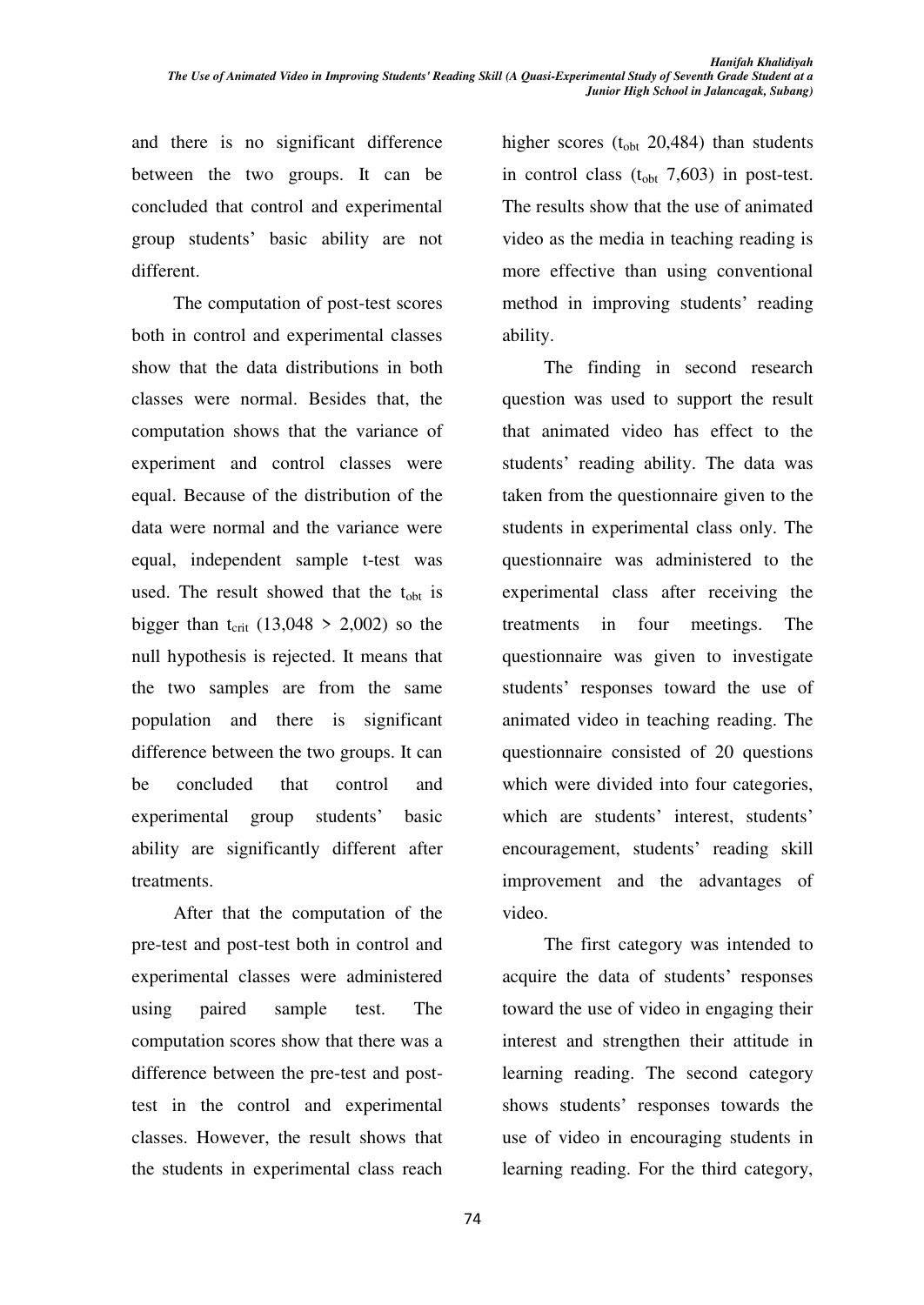it shows students responses toward the use of video in improving their reading ability. The last category was intended to find out the advantages of using animated video in teaching reading. The following table portrays the result.

Students' responses that were collected showed that most of them agree that the use of animated video is suitable for learning reading. They also agree that the use of animated video can increase their motivation, fun, inspiring, make the class more attractive, increasing their enthusiasm, and increasing their focus, and make the material become easier to understand. These responses come up because animated video is unique and different from another media. Harmer (2002) says that audio visual media is the version of audiotape which is glorified by adding picture.

As stated by Sherman (2003) video can stimulate and motivate students' interest. While learning the language, the students could get the visual context provided by the pictures in the video which portray the situation, environment, gestures, and other visual clue which can help students to understand the message. Students will be encouraged to imitate what they see or hear and animated video provides both of them to make their learning more interesting which leads

students to be more active in classroom participation.

However, some students did not agree with all of the statements in the questionnaire. But the number of students who did not agree is lower than students who agree with the statements in the questionnaire. Probably this situation happened because the students did not like the kind of animated video presented.

From the explanation above, it can be concluded that there were improvements of students' reading ability in the experimental class. Animated video can be a good model since it can encourage students to imitate what they see and hear. Animated video also can make the learning process more interesting which leads the students to be more active in classroom participation. Moreover, learning with video as the media provides repetition which is really important in learning English. The animated video can motivate the students, stimulate students' interest and raise their curiosity. As the result, the students pay more attention to the learning activities and involve in teaching and learning process.

#### **Conclusions**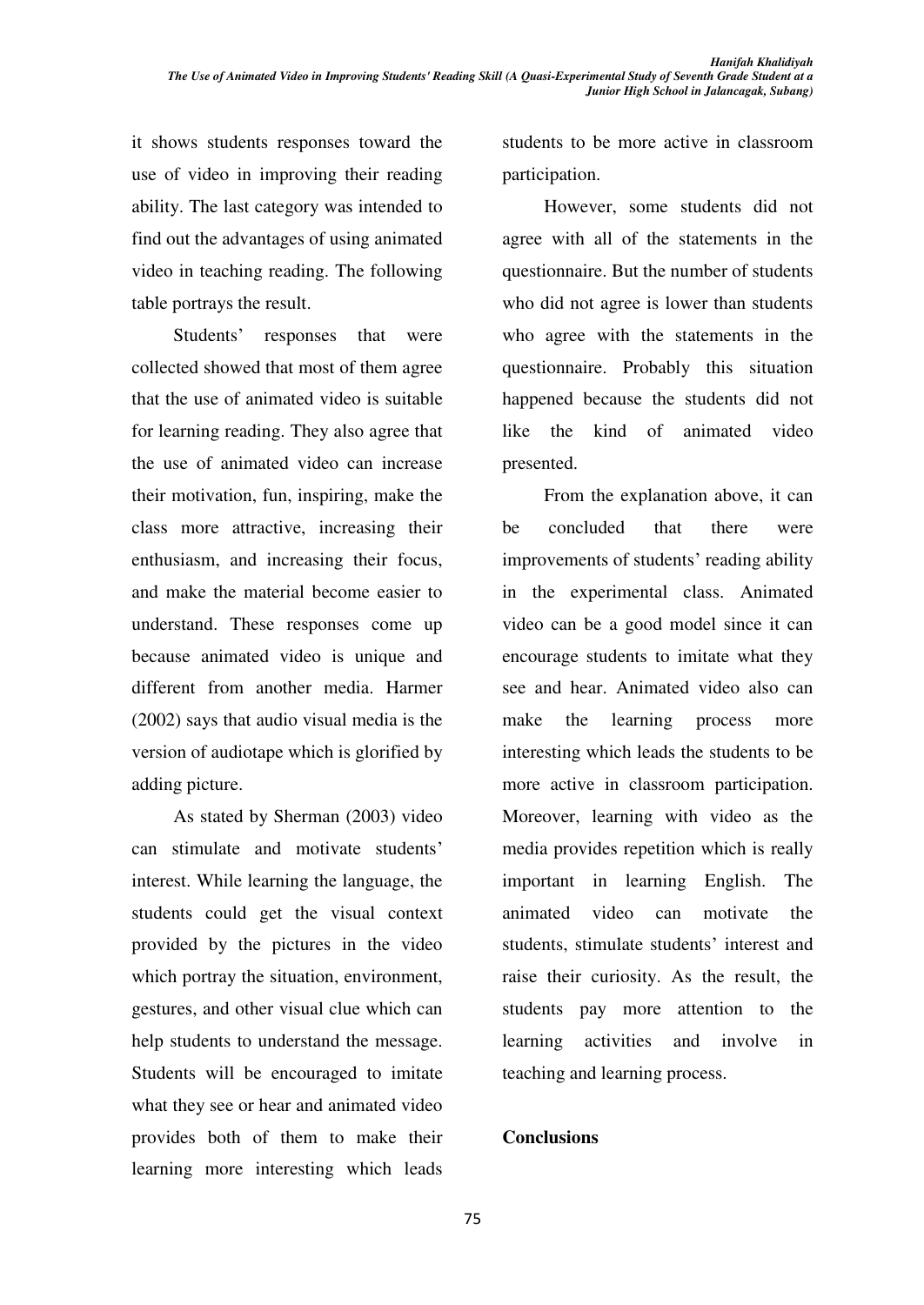The purpose of this research is to investigate the effectiveness of using animated video as a media in teaching reading to students' learning outcomes and to find out the students' responses toward the use of animated video as a media learning reading. In this research, independent t-test was used to analyze the students' outcomes of reading test (pretest and posttest). It was used to compare the means between the control class and the experimental class. Based on the result of the data analysis, it was shown that using animated video in learning reading was advantageous. Most of the students agree that the animated video helps them to improve their reading comprehension because the video can motivate the students, stimulate students' interest and raise their curiosity.

The calculation of the independent t-test displayed that there was a difference between the pre-test and posttest in the control and experimental classes. The students in experimental class reach higher score ( $t_{\text{obt}}$  : 20,484) than students in control class  $(t_{\text{obt}} : 7,603)$ in post-test. The results show that the use of animated video as the media in teaching reading is more effective than using conventional method in improving students' reading ability.

Furthermore, from the result of the questionnaire, it was shown that most of the student gave positive responses to the use of animated video as a media in learning reading. There is an improvement of students' reading ability in the experimental class. The animated video can be a good model since it can encourage them to imitate what they see and hear. Most of the students agree that the use of animated video is suitable for learning reading. They also confirmed that the use of animated video can increase their motivation, fun, inspiring, make the class more attractive, increasing their enthusiasm, and increasing their focus, and make the material become easier to understand. These responses come up because animated video is unique and different from another media.

Thus, it could be safe to conclude that based on the statistical computation and questionnaire findings, the animated video was effective to improve students' reading comprehension and increase their learning outcomes. The use of animated video in teaching and learning process also got well responses from the students.

After drawing some conclusion, there are several suggestions presented in this study that can be recommended for the follow-up studies for the teachers and researcher. Research findings show that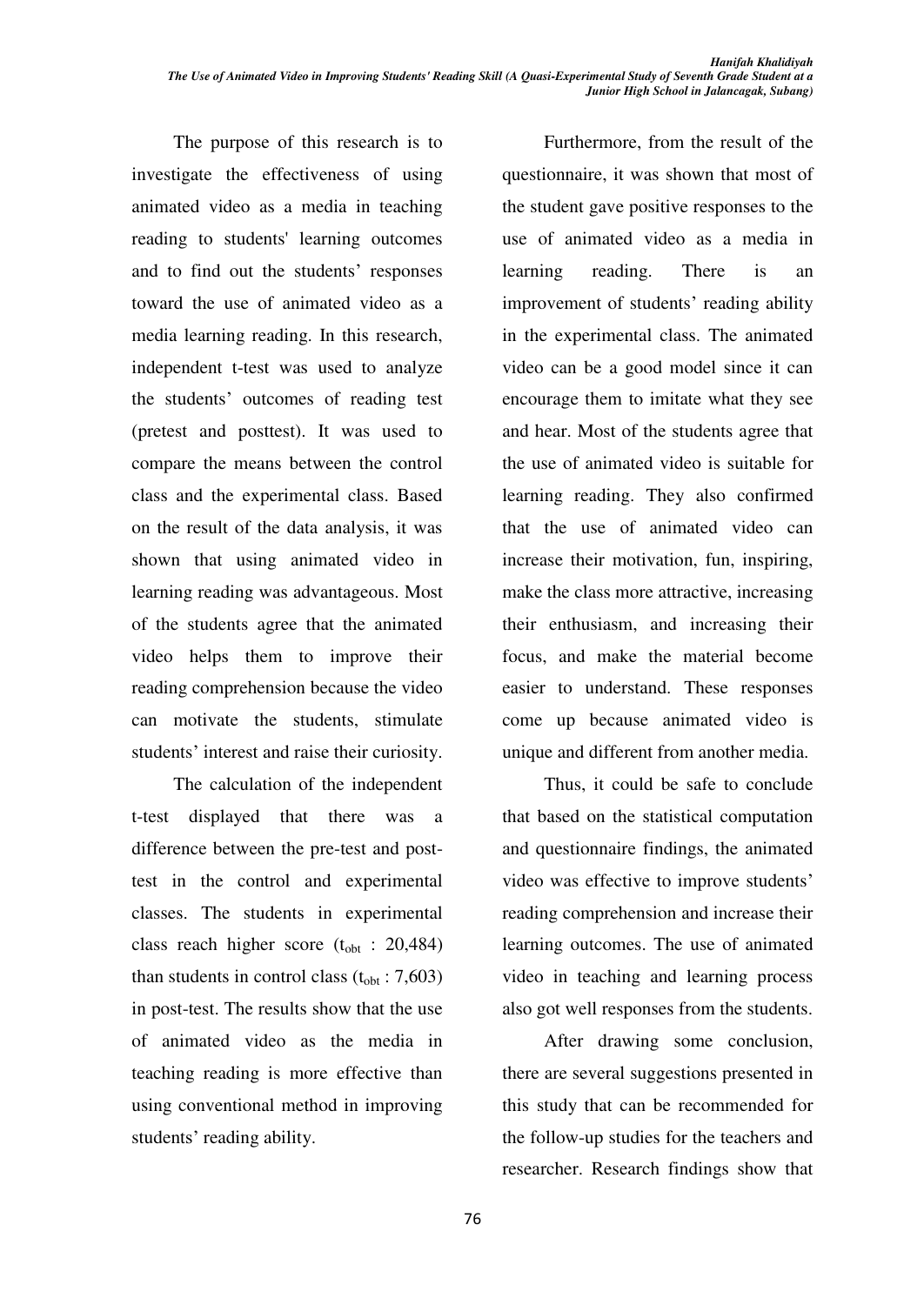animated video is an effective and advantageous media to improve students' reading comprehension and increase they learning outcomes in reading. However, this research was conducted in limited situation. Therefore, it is necesarry for further research to consider some suggestions in implementing animated video as teaching media to learn English, especially reading comprehension.

First, it is important for the teachers who want to use animated video in teaching English to build an effective situation towards the use of animated video in teaching reading. It is necessary to check the electronic equipments, organizing the class, and the most important thing is selecting suitable video. The video should have an interesting story with good quality of both audio and visual. The teachers should also provide appropriate activities for teaching and learning process. In addition, using more creative and wellplanned instructional planning is also suggested. In delivering the material, the teachers should be more creative and make the students pay attention to the learning activities and involve in teaching and learning process.

Second, for the researchers in similar field of study, it is suggested to investigate other language skills, such as listening, speaking and writing. Beside that, studying other level of using animated video is required. The purpose of studying in different levels of students is to gain more information towards the use of animated video in learning English.

#### **References**

- Anderson, N.J. (1999). *Exploring Second Language Reading: Issues and Strategies*. Boston, MA: Heinle & Heinle.
- Arsyad, A. (2007). *Media Pembelajaran.*  Jakarta: PT Raja Grafindo Persada.
- Berk, R. A. (2009). *Multimedia teaching with video clips: TV, movies, YouTube, and mtvU in the college classroom*. International Journal of Technology in Teaching and Learning,  $5(1)$ ,  $1-21$ .
- Brashdi, Badria. (2006). *Reading English as a Foreign Language: Problems and Strategies.* Available at: http://www.squ.edu.com/Portals/2 8/Micro%20Gallery/Forum8/badr iareading.pdf [September 19<sup>th</sup>, 2014]
- Brown, H. D. (2001). *Teaching By principles: An Interactive Approach to Language Pedagogy edition*). New York: Longman.
- Brown, J., Lewis, R. B, and Harcleroad, F. (1977) *AV Instruction Technology, Media, and Methods (fifth edition).* USA: McGraww-Hill, Inc.
- Burden, P.R. and Byrd, D.M. (1999). *Methods for Effective Teaching.* USA: Allyn and Bacon.
- Creswell, J.W. (2009). *Research design: Qualitative, quantitative, and*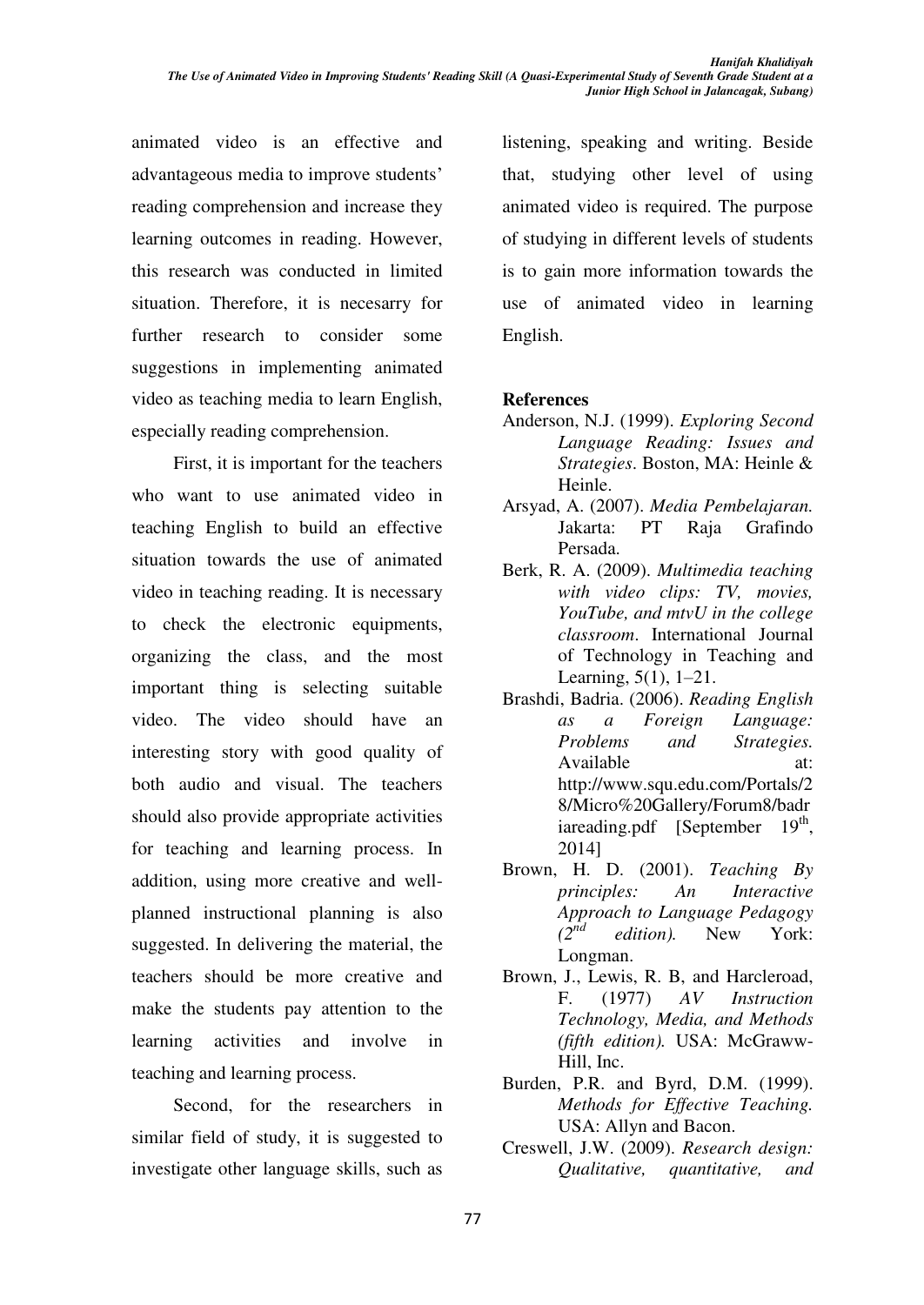*mixed methods approach-3rd ed*. SAGE Publications, Inc.

- Creswell, J.W. (2012). *Educational Research: planning, conducting, and evaluating quantitative and qualitative research fourth edition*. Boston: Pearson Education.Inc.
- Creswell, J.W. (2012). *Research Design Pendekatan Kualitatif, Kuantitatif, dan Mixed*. Yogyakarta: Pustaka Pelajar.
- Dahar, R.W. (1996).*Teori-teori Belajar*. Jakarta: Erlangga.
- D'Alton, P. (1998). *Teaching with video*. Overview-University of Wollongong Teaching & Learning Journal, 5(1), 17-20.
- Farid, I. M. (2011) *Pengaruh Penggunaan Media Film Sebagai Sumber Pembelajaran Ilmu Sosial Terhadap Hasil Belajar Siswa di Kelas.* Thesis, Indonesia University of Education: Bandung.
- Furqon. (2011). *Statistika Terapan untuk Penelitian*. Bandung: Alfabeta.
- Gerlach and Ely.(1997). *Teaching and Media, A systematic Approach*. New Jersey: Prentice Hall Inc.
- Gregory, Eva. (2008). *Learning to Read in a New Language: Making Sense of Words and Worlds, Second Edition*. London: Sage Publication.
- Hamalik, O. (1999). *Kurikulum dan pembelajaran.* Jakarta: Bumi Aksara.
- Haris, D.D. (1981). *Teaching Reading Vocabulary*. New York: Holt Rinehart.
- Harmer, J. (2001). *The Practice of English Language Teaching (4th ed.)*. Essex, England: Pearson Education Limited.
- Harmer, J. (2002). *The Practice of English Language Teaching Thir Edition Completely Revised and Update.* Malaysia: Longman.
- Harris, Albert J. Sipay, Edward R. (1981). *How to Increase Reading Ability (A Guide to Developmental and Remedial Methods).* United States of America: Maryland Linotype.
- Harrison, H.L., and Hummell, L. J. (2010*). Incorporating Animation Concepts and Principles in STEM Education. The Technology Teacher*. USA Page 20-25.
- Hatch, E.M., and Farhady, H. (1982). *Research Design and Statistics for Applied Linguistics.* Newbury House.
- Kozma, R.B. (1991). *Learning with Media (Review of Educational Research,* 61(2), 179 – 212. Available: robertkozma.com/images/kozma\_ rer.pdf [September  $15^{\text{th}}$ , 2014]
- Misbahuddin & Hasan, I. (2013). *Analisis Data Penelitian dengan Statistik Edisi Ke-2*. Jakarta: Bumi Aksara.
- Nurmayasari, Dewi. (2011). *The Use of Audio Visual Aid in Teaching Speaking.* S1 thesis, Indonesia University of Education: Bandung.
- Otto, W. R., & Chester, R. D. (1976). *Objective-based reading.* Reading, MA: Addison-Wesley.
- Riyanto, Y. (1996). Metode Penelitian Ilmiah: Dasar, Metode dan Teknik. Bandung: Tarsito.
- Sadiman, A.S., et all. (2008). *Media Pendidikan: Pengertian, Pengembangan, dan Pemanfaatannya.* Jakarta: PT Raja Grafindo Perkasa.
- Sand, Lester (1956). *Audio Visual Teaching Procedures*. New York: The Ronald Press.
- Santrock, John W. (2008). *Psikologi Pendidikan Teori dan Praktik Edisi Kedelapan*. Jakarta: PT Indeks.
- Sherman, J. (2003) *Using Authentic Video in the Language Classroom*.